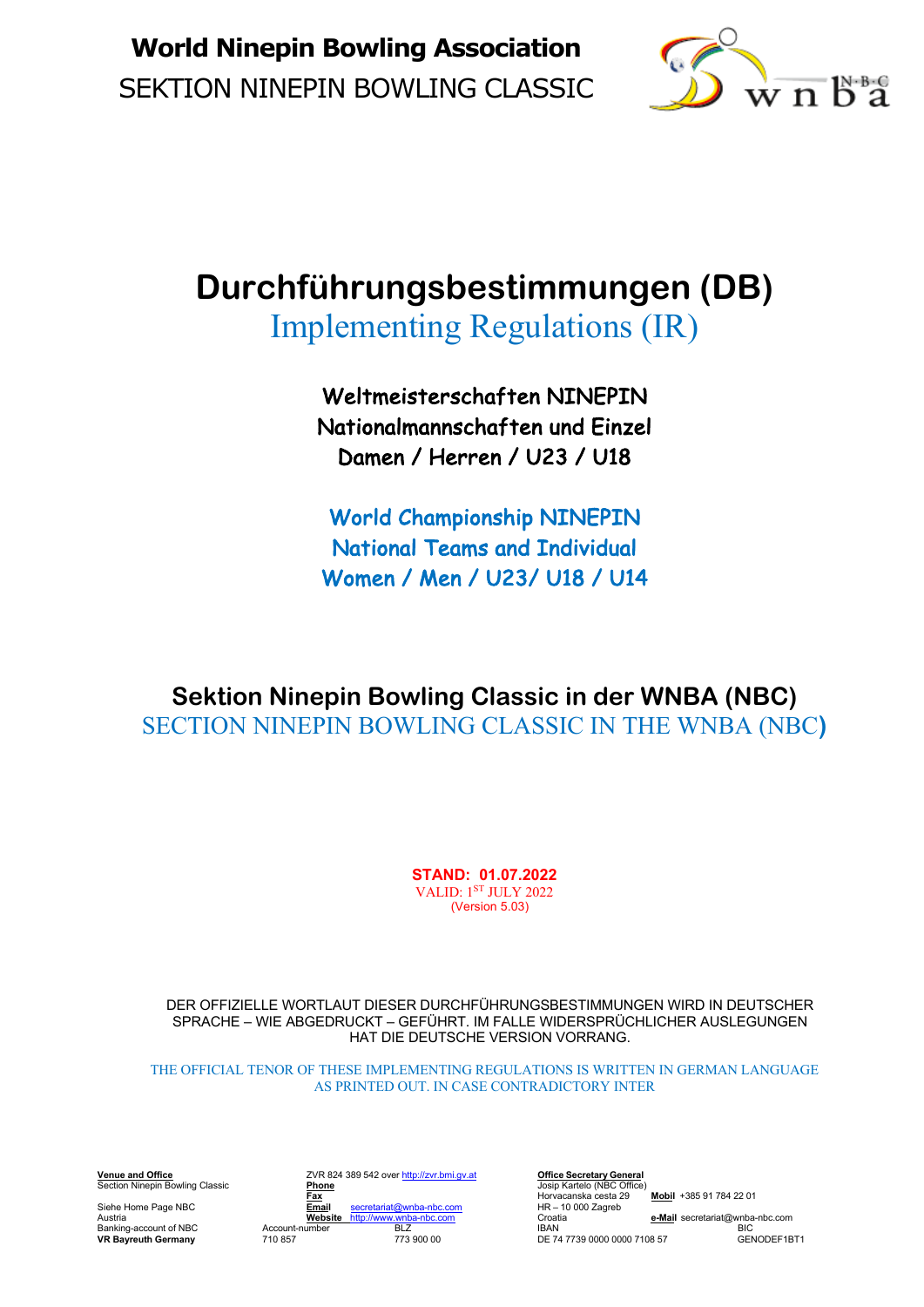

### **1. Veranstaltungen**

Weltmeisterschaften (Kurzfassung WM)

- a) WM Nationalmannschaften
- b) WM Einzel Damen/Herren
- c) WM U23
- d) WM U18
- e) WM U14 (ab 2025)

### **2. Voraussetzungen für die Durchführung**

Eine Veranstaltung nach Ziffer 1a) bis 1d) findet nur bei Teilnahme von mindestens acht Mitgliedsverbänden der WNBA statt. Nicht der NBC angehörende nationale Mitgliedsverbände der WNBA können an nachfolgend genannten Einzelwettbewerben einschließlich Tandem teilnehmen.

#### **3. Termine, Wettbewerbe**

- a) WM Nationalmannschaften
- aa) ungerade Jahre in der 21. Kalenderwoche
- ab) Mannschaft Damen Mannschaft Herren
- b) WM Einzel Damen/Herren
- ba) geraden Jahre in der 20. Kalenderwoche
- bb) Einzel Classic Damen bzw. Herren Einzel Sprint Damen bzw. Herren Tandem Mixed (Damen/Herren) Kombinationswertung Damen Kombinationswertung Herren Nationenwertung
- c) WM U23
- ca) geraden Jahre in der 20. Kalenderwoche
- cb) Mannschaft Damen bzw. Herren Einzel Classic Damen bzw. Herren Einzel Sprint Damen bzw. Herren Tandem Damen bzw. Herren Tandem Mixed (Damen/Herren) Kombinationswertung Damen Kombinationswertung Herren Nationenwertung
- d) WM U18
- da) ungeraden Jahre in der 19./20. Kalenderwoche
- db) Mannschaft weiblich bzw. männlich Einzel Classic weiblich Einzel Classic männlich Einzel Sprint weiblich bzw. männlich Tandem weiblich bzw. männlich Tandem Mixed (weiblich/männlich) Kombinationswertung weiblich Kombinationswertung männlich Nationenwertung
- e) WM U14
- ea) ungeraden Jahre (ab 2025) in der 19./20. Kalenderwoche
- eb) Paar weiblich bzw. Männlich Einzel Classic weiblich bzw. Männlich Tandem Mixed (weiblich/männlich) Kombinationswertung weiblich bzw. Männlich **Nationenwertung**

### **1. Events**

- World Championships (abridged version: WCH)
- a) WCH National Teams
- b) WCH Single Women/Men
- c) WCH U23
- d) WCH U18
- e) WCH U14 (from 2025)

### **2. Requirements to carrying out**

One event after figure 1a) to 1d) take place only if minimum eight member federations of WNBA take part. National member federations of WNBA without membership in NBC can take part in the following named individual competitions including Tandem.

### **3. Dates, Competitions**

- a) WCH National Teams
- aa) Odd years in the 21<sup>st</sup> calendar week
- ab) Team women Team men
- b) WCH Single women/men
- ba) Even years in the  $20<sup>th</sup>$  calendar week
- bb) Single Classic women, Single Classic men Single Sprint women, Single Sprint men Tandem Mixed (women/men) Combination women Combination men Score od Nations
- c) WCH U23
- $\overline{c}$  Even years in the 20<sup>th</sup> calendar week
- cb) Team women Team men Single Classic women Single Classic men Single Sprint women Single Sprint men Tandem women Tandem men Tandem Mixed (women/men) Combination women Combination men Score of Nations
- d) WCH U18
- $\overline{d}$  Odd years in the 19<sup>th</sup>/20<sup>th</sup> calendar week
- db) Team female, Team male Single Classic female Single Classic male Single Sprint female Single Sprint male Tandem female Tandem male Tandem Mixed Combination female Combination male Score of nations
- e) WCH U14
- ea) Odd years in the  $19<sup>th</sup>/20<sup>th</sup>$  calendar week
- eb) Pair female, Pair male Single Classic female, Single Classic male Tandem Mixed (female/male) Combination female, Combination male Score of nations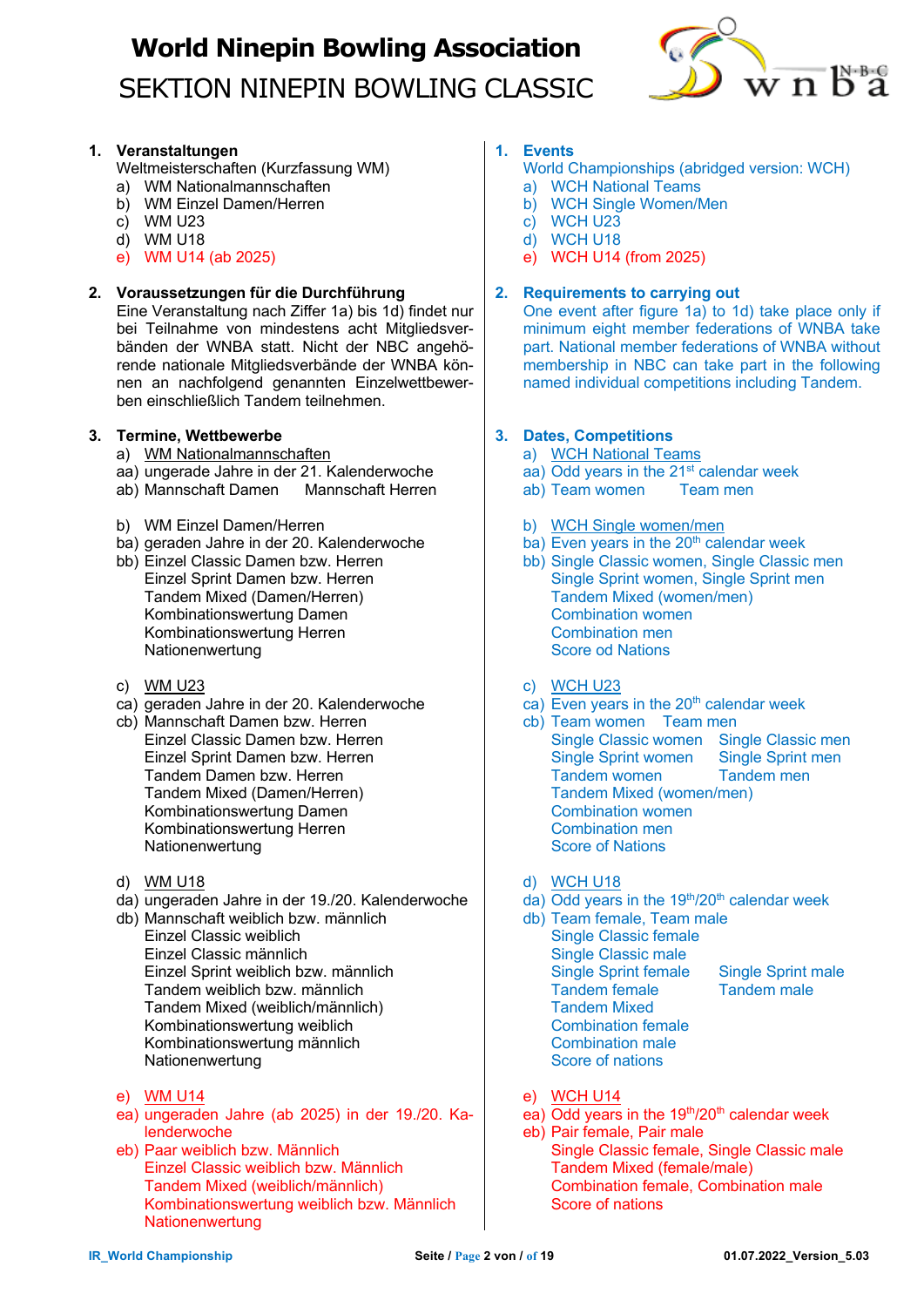

**4. Austragungsort und zeitliche Durchführung**

Der jeweilige Veranstaltungsort und der Termin werden in der Ausschreibung veröffentlicht. Der Zeitplan wird nach Meldung der Teilnehmer erstellt und dann bekannt gegeben.

### **5. Teilnahme**

### **5.1 WM Nationalmannschaften**

1 Mannschaft Damen 1 Mannschaft Herren

### **5.2 WM Einzel Damen/Herren**

a) Einzel Classic (je 64 Starter) Startplatzzuteilung an Nationen Platz letzte Team WM Anzahl

| 1. und 2.       |   |
|-----------------|---|
| 3. bis 4.       | 5 |
| 5. bis 8.       |   |
| 9. bis 12.      | 3 |
| 13. bis 18.     |   |
| 19. und weitere |   |
|                 |   |

Zusätzliche Startplätze können in Anspruch genommen werden, und zwar entsprechend der Reihung der besten Einzelergebnisse eines Spielers im Wettbewerb Einzel Classic der letzten Weltmeisterschaft (Wertung absteigend und bei Kegelgleichheit nach Ziffer 6.3.3 ISO).

Die errechnete Anzahl von Startplätzen einer Nation ist auf höchstens 6 beschränkt.

- b) Einzel Sprint (je 32 Starter) 1 Athlet je Nation und weitere Athleten (zusammen maximal 3) auf den nach der vorangegangenen WM zusätzlich zugewiesenen Startplätzen.
- c) Tandem Mixed (32 Startplätze): 1 Tandem (Spielerin und Spieler) je Nation und weitere Tandems (zusammen maximal 3) auf den nach der vorangegangenen WM zusätzlich zugeteilten Startplätzen.

### **5.3 WM U23**

- a) Nationalmannschaften 1 Mannschaft Damen 1 Mannschaft Herren
- b) Einzel Sprint Damen/Herren (je 32 Starter) 1 Athlet je Nation und weitere Athleten (zusammen maximal 3) auf den nach der vorangegangenen WM zusätzlich zugewiesenen **Startplätzen**
- c) Tandem Damen/Herren (je 32 Starter) 2 Tandems je Nation und 1 weiteres Tandem (zusammen maximal 3) auf dem der Nation zu gelosten Startplatz; Anzahl der Nationen >16 wird eine Qualifikation gespielt.
- d) Tandem Mixed (16 Startplätze) 1 Tandem (Spielerin und Spieler) je Nation und 1 weiteres Tandem auf dem der Nation zu gelosten Startplatz; Anzahl der Nationen >16 wird eine Qualifikation gespielt.

### **4. Venue of event and date of carrying out**

The respective venue and the date will be announced in the invitation to competitions. The schedule will draw up after entry of competitors and then announced.

### **5. Participation**

### **5.1 WCH National Teams**

1 Team women 1 Team men

### **5.2 WCH Single Women/Men**

| a) | Single's Classic (at a time 64 starters) |        |
|----|------------------------------------------|--------|
|    | Allocation of starting-place to nations  |        |
|    | <b>Rank last Team WCH</b>                | number |
|    | 1 <sup>st</sup> and 2 <sup>nd</sup>      | 6      |
|    | 3rd and 4 <sup>th</sup>                  | 5      |
|    | $5th$ to $8th$                           | 4      |
|    | 9th to 12th                              | 3      |
|    | 13 <sup>th</sup> to 18 <sup>th</sup>     | 2      |
|    | 19 <sup>th</sup> and more                |        |

It is allowed to claimed additional startingplaces in fact according to the order of the best individual results of every athlete in the competition Single's Classic by the last World Championships (score descend and by equality of pins by figure 6.3.3 ISO).

The calculated number of starting-places of one nation is limited on maximum 6.

- b) Single's Sprint (at a time 32 starters) 1 athlete (female/male) every nation and further athletes (together maximum 3) on starting places assigned additional after the last WCH.
- c) Tandem Mixed (at a time 32 starters) 1 Tandem (athletes female and male) every nation and further Tandems (together maximum 3) on starting places assigned additional after the last WCH.

### **5.3 WCH U23**

- a) WCH National Teams 1 Team Women 1 Team Men
- b) Single Sprint Women/Men (32 starters each) 1 Athlete every nation and further athletes (together maximum 3) on starting-places assigned additional after the last WCH.
- c) Tandem Women/Men (at a time 32 starters) 2 Tandems every nation and 1 further Tandem (together maximum 3) on a starting-place draw lots for the nation; number of nations >16 a qualification is to play.
- d) Tandem Mixed (at a time 16 starters) 1 Athlete every nation and further athletes (together maximum 3) on starting-places assigned additional after the last WCH.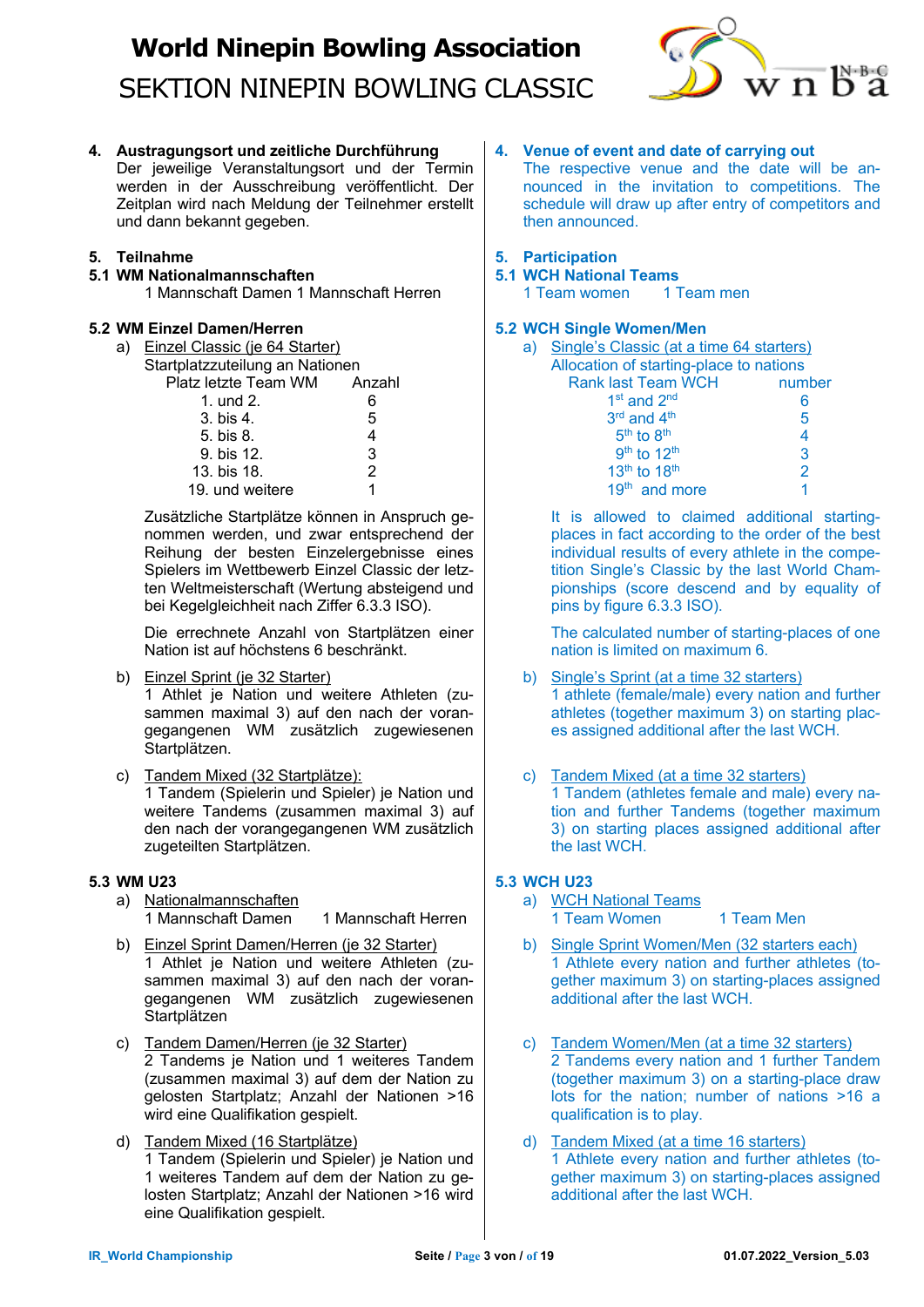

### **5.4 WM U18**

- a) Nationalmannschaften 1 Mannschaft weiblich 1 Mannschaft männlich
- b) Einzel Sprint (je 32 Starter) 1 Athlet je Nation und 1 weiterer Athlet (zusammen maximal 3) auf dem nach der vorangegangenen WM zusätzlich zugewiesenen Startplatz.
- c) Tandem (je 16 Starter) 1 Tandem je Nation und 1 weiteres Tandem (zusammen maximal 2) auf dem der Nation zu gelosten Startplatz; Anzahl der Nationen >16 wird eine Qualifikation gespielt.
- d) Tandem Mixed (16 Starter)

1 Tandem (Spielerin und Spieler) je Nation und 1 weiteres Tandem (zusammen maximal 2) auf dem der Nation zu gelosten Startplatz; Anzahl der Nationen >16 wird eine Qualifikation gespielt.

e) Zusätzliche Festlegung Melden mehr als 15 Nationen für die Wettbewerbe zu Ziffer c) wird das Startplatzkontingent auf dann 32 Starter in dem jeweiligen Wettbewerb erhöht und die maximale Startplatzzahl beträgt dann 3.

### **5.5 WM U14**

- a) Paarwettbewerb 1 Paar weiblich, 1 Paar männlich
- b) Tandem Mixed (16 Starter) 1 Tandem (Spielerin und Spieler) je Nation und 1 weiteres Tandem (zusammen maximal 2) auf dem der Nation zu gelostem Startplatz; Anzahl der Nationen >16 wird eine Qualifikation gespielt.

### **5.6 Teilnahmevoraussetzungen**

- a) Ein Mitgliedsverband hat kein Teilnahmerecht, wenn Rückstände an fälligen Beiträgen, Gebühren einschließlich der Meldegebühr für diese Events oder sonstigen Zahlungen an die FIQ, WNBA und/oder an die NBC bestehen.
- b) Die Teilnahme ist nur bei termingerechter Anmeldung durch den Mitgliedsverband mit Meldebogen A (Teilnahmemeldung mit Nachweis der Erfüllung der Startvoraussetzungen) und Meldebogen B (namentliche Meldung der Funktionäre und Athleten, die ab 4 Wochen -Einzel WM 2 Wochen- vor Beginn des Wettbewerbs nicht mehr getauscht werden können – WM mit Mannschafts-Wettbewerb bis 15 Athletinnen und/oder 15 Athleten – Einzel WM bis 10 Athletinnen und/oder 10 Athleten) gegeben.
- c) Die Teilnahme bei unvollständiger und/oder verspäteter Abgabe des Meldebogen A und/oder B (auch Meldegebühren) ist nur mit Zustimmung des Präsidenten NBC und der Zahlung einer Strafgebühr (Ziffer 13.2.2.1 FRO) möglich.

### **5.4 WCH U18**

- a) WCH National Teams
	- 1 Team female 1 Team male
- b) Single's Sprint (at a time 32 starters) 1 Athlete of every nation and further athletes (together maximum 3) on starting places assigned additional after the last WCH.
- c) Tandem (at a time 16 starters) 1 Tandems of every nation and 1 further Tandem (together maximum 2) on a starting-place draw lots for the nation; number of nations >16 a qualification is to play.
- d) Tandem Mixed (at a time 16 starters) 1 Tandem (athlete female and male) of every nation and 1 further Tandem (together maximum 2) on a starting-place draw lots for the nation; number of nations >16 a qualification is to play.
- e) Additional definition

If more as 15 nations enter to the competitions by c), then the contingent of starting- places will be increased in each competition to 32 competitors and then the maximum of startingplaces is 3.

### **5.5 WCH U14**

- a) Pair
	- 1 Pair male, 1 Pair female
- b) Tandem mixed (16 starters)

1 Tandem (athlete female and male) of every nation and 1 further Tandem (together maximum 2) on a starting-place draw lots for the nation; number of nations >16 a qualification is to play.

### **5.6 Requirements to Participation**

- a) A member federation has no permission to participate, if arrears on payable dues, fees included entry fee for these events or other payments to FIQ, WNBA and/or NBC are existing.
- b) The participation is given only if the entry is make on schedule by the member federation with registration form A (entry of participation with proof of fulfilment the requirements of permission to start) and registration form B (by name entry of functionaries and athletes, which cannot be replaced 4 weeks –Single's WCH 2 weeks- before begin of the competitions – WCH with team competition up to 15 athletes female and/or 15 athletes male – Single's WCH up to 10 athletes female and/or 10 athletes male).
- c) Participation by incomplete and/or belated delivery of registration form A and/or B (also entry fee) is only possible with the consent of the President of NBC and payment of a fine (figure 13.2.2.1 FRO)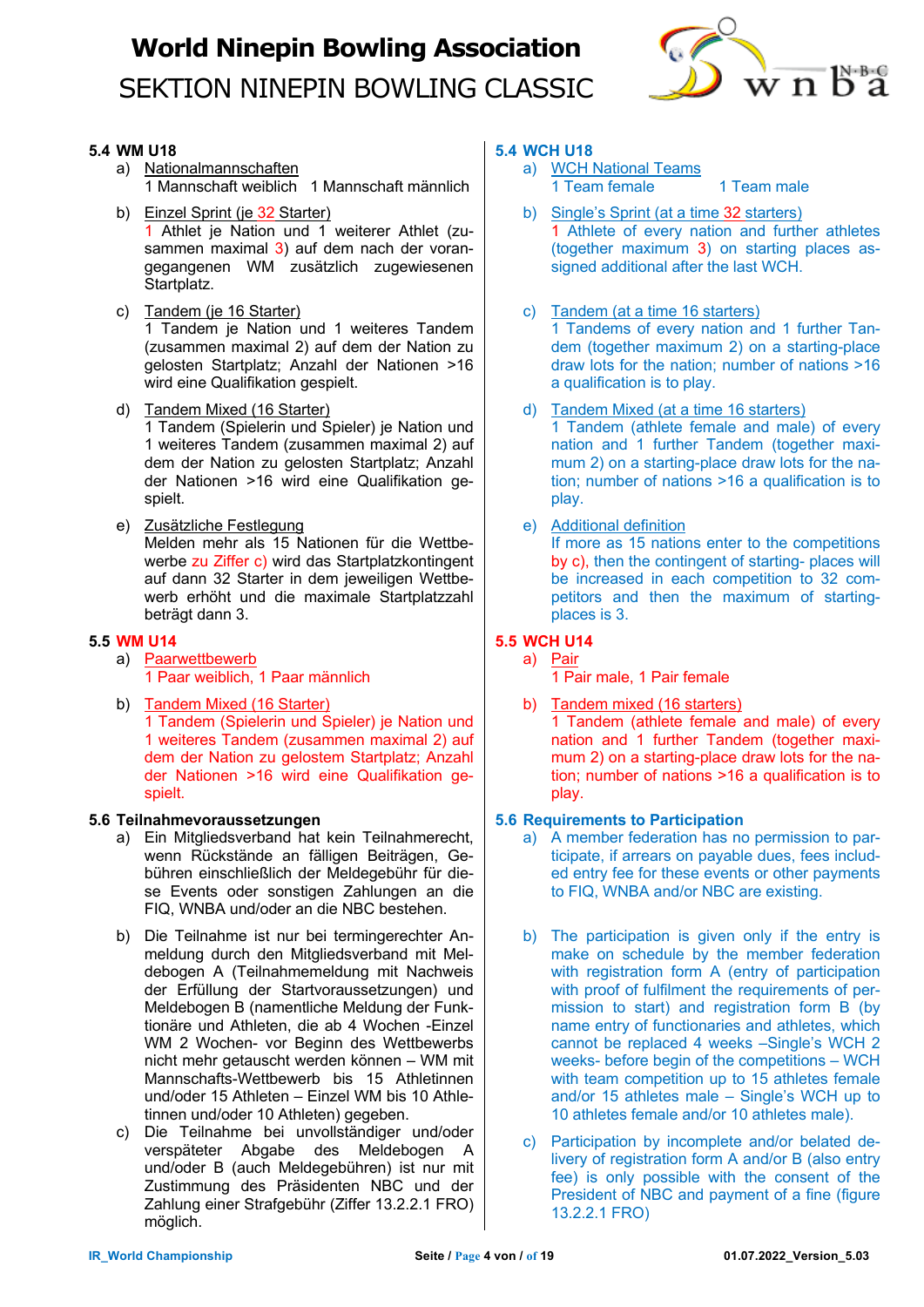

### **6. Startrecht**

Startrecht haben nur iene Athleten, die

- a) die Staatsbürgerschaft oder bei doppelter Staatsbürgerschaft die Sportnationalität des anmeldenden nationalen Verbandes haben und für diesen spielberechtigt sind.
- b) während des Sportjahres, in dem die WM stattfindet, ausschließlich den von den Sektionen der WNBA vertretenen Ninepin Bowling Sport entsprechend deren Sportordnungen in Wettkämpfen eines nationalen Verbandes ausgeübt haben.

Für die Wettbewerbe Tandem, Tandem Mixed und Sprint müssen keine Nationale Meisterschaften durchgeführt werden.

- c) ein sportärztliches Attest über eine sportärztliche Untersuchung nach Ziffer 7.4 ISO haben.
- d) die Erklärung und Vereinbarung nach den WNBA Anti-Doping-Bestimmungen (Anhang 2) unterzeichnet haben,
- e) der berechtigten Altersklasse des in Frage kommenden Events angehören; und zwar
- ea) WM Damen/Herren alle Altersklassen ab 16. Lebensjahr
- eb) WM U23 Altersklasse U23

Altersklasse U18 - ab 16. Lebensjahr

- ec) WM U18 Altersklasse U18
- ed) WM U14 Altersklasse U14
- ee) in ea) und eb) das 16. Lebensjahr zu Beginn des Events vollendet haben
- f) sich gegenüber dem Hauptschiedsrichter durch einen Spielerpass oder einen amtlichen Ausweis legitimiert haben. Das Office der NBC teilt dem Hauptschiedsrichter die Spielberechtigung der Spieler mit.

### **7. Meldegebühr und Kosten**

- a) Die teilnehmenden Verbände haben nach der Finanz- und Reisekostenordnung der NBC (FRO) die Reise-, Verpflegungs-, Unterkunftsund Aufenthaltskosten ihrer Delegationen sowie die Melde- und gegebenenfalls Strafgebühren selbst zu tragen.
- b) Die Meldegebühr ist aus der Ausschreibung ersichtlich. Über die Meldegebühr erhalten die Nationen eine Rechnung, die durch Zahlung auf ein Konto der NBC in voller Höhe ohne Abzug von Bankgebühren auszugleichen ist. Solange die Meldegebühr nicht bezahlt ist, besteht kein Startrecht.
- c) Freier Eintritt zur Veranstaltung wird jeder Delegation nach den Vorgaben in Ziffer 14.1.3.3 FRO gewährt:

### **6. Permission to start**

Permission to start have those athletes only, which

- a) have the nationality or by double nationality the sport-nationality of the national federation, which has entered the athletes, and have the permission to start for this federation.
- b) exclusive within the sport year, in it take place the WCH, have practiced Ninepin Bowling Sport represent of Sections of WNBA according to its sport rules in the competitions of a national federation.

No national championships have to carry out in the competitions Tandem, Tandem Mixed and Sprint.

- c) have a sport medical attest of a sport medical examination after figure 7.4 ISR.
- d) have signed the acknowledgement and agreement after the WNBA Anti-Doping Rules (Appendix 2).
- e) belong to the legitimate age group of the possible event; in fact
- ea) WCH women/men all age groups from 16 thyear of one's life
- eb) WCH U23 age group U23 age group U18 - from 16 th year of one's life<br>ec) WCH U18 age group U18
- ec) WCH U18 age group U18<br>ed) WCH U14 age group U14
- age group U14
- ee) in ea) und eb) the age of 16 thyear of one's life have finished to begin of the events.
- f) have identified himself to the Chief Referee with a player identity card or official identity card. The Office of NBC informs the Chief Referee about the permissions to start of the athletes.

### **7. Permission to start**

- a) The federations take place have to bear the journey, alimentation, accommodation and other staying expenses of their delegations as well as the entry fee and if necessary the fine after the Rules of Financial and Travelling expenses of NBC (FRO) by themselves.
- b) The entry fee is to read in the invitation to competitions. About the entry fee the nations get a invoice, which is to pay by transfer on an account of NBC in fuller height without deductions for bank charges. So long as the entry fee is not paid, is given no permission to start.
- c) Free entrance to the event has to be granted each delegation after the directions in figure 14.1.3.3 FRO.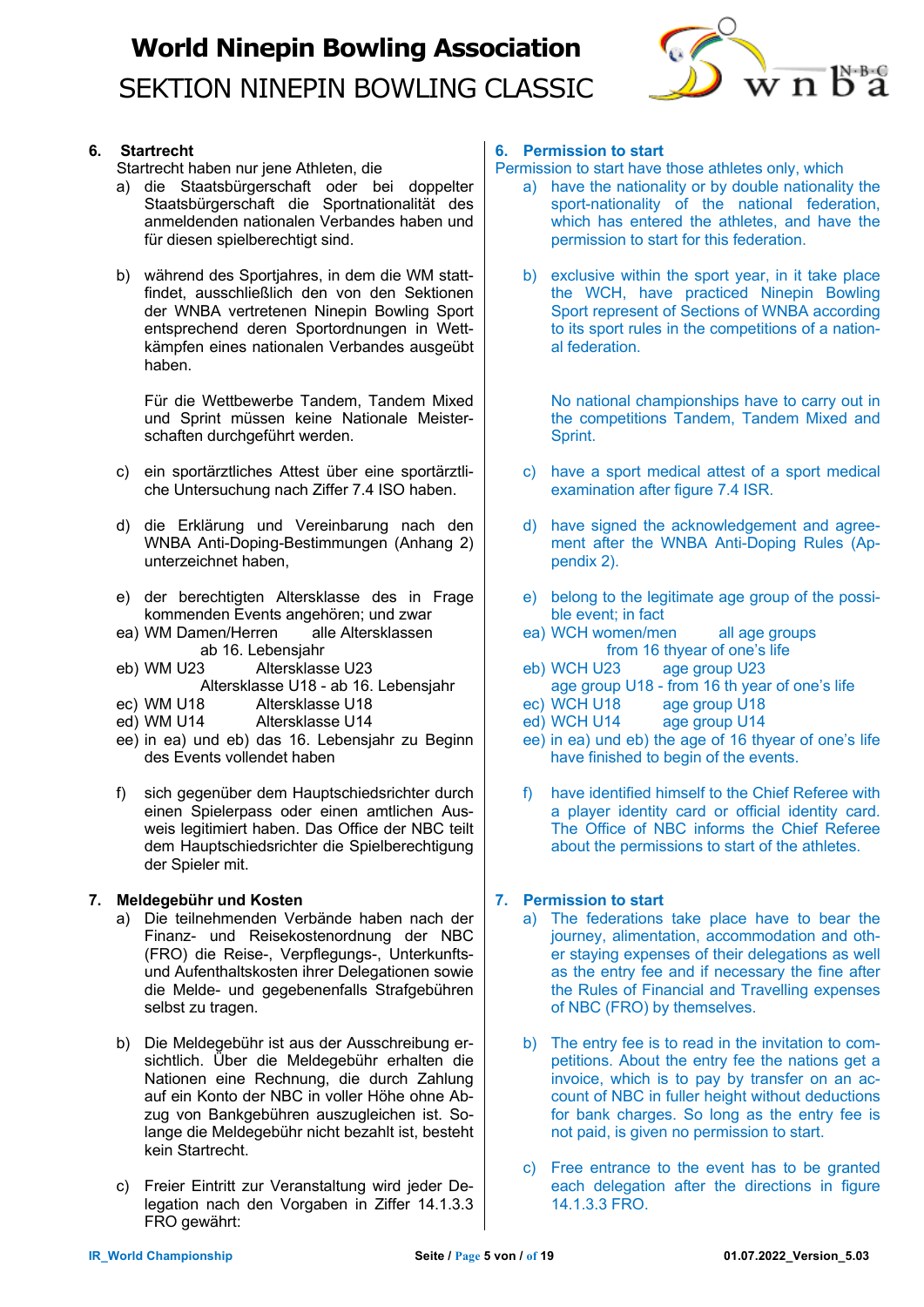

- d) Dem Organisator steht es frei ein Bankett auf eigenes Risiko auszurichten. Eine Teilnahmepflicht der Mitgliedsverbände am Bankett besteht nicht. Die NBC erhebt weder Daten über die Teilnehmer noch das Entgelt für Eintrittskarten.
- e) Mit der Abgabe des Meldebogens A erkennt der betreffende Verband an, dass der Veranstalter, Ausrichter und/oder Organisator keine Haftung bei Verletzungen oder sonstigen gesundheitlichen Schäden während der Veranstaltung übernimmt.

#### **8. Technische Besprechung und Auslosungen**

Bei der Technischen Besprechung sind je Delegation zwei Vertreter und wenn nötig ein Dolmetscher zugelassen.

Sind Auslosungen bei Events erforderlich, werden diese in der Technischen Besprechung durchgeführt.

#### **9. Spielkleidung**

Für die Spielkleidung der Athleten gelten die Bestimmungen für Nationalmannschaften (Ziffern 7.5 ISO).

Dem Hauptschiedsrichter sind Fotos von der Spielkleidung, die zum Einsatz kommt, vorzulegen.

### **10. Betreuer**

Die Betreuung der Athleten während des Spiels kann nur erfolgen, wenn der Betreuer (Athlet, Trainer etc.) Sportkleidung und Sportschuhe trägt und sein Name auf dem Startzettel des zu betreuenden Athleten vermerkt ist. Der Betreuer muss der Delegation angehören und - soweit nicht Spieler - im Meldebogen B genannt sein.

### **11. Organisation der Veranstaltungen**

### **11.1 WM Nationalmannschaften**

- A) Qualifikation wenn Anzahl Teams >16
- a) Qualifikationsturnier ohne Punktwertung unter Teilnahme der folgenden Mannschaften.
- aa) Alle auf den Plätzen 17 oder fortfolgende bei der letzten Weltmeisterschaft Mannschaften platzierten Nationalmannschaften.
- ab) Alle erstmalig an einer Weltmeisterschaft Mannschaften teilnehmenden Nationen beziehungsweise die Mannschaften aus Nationen, die bei der letzten Weltmeisterschaft Mannschaften nicht teilgenommen haben.
- ac) Alle ab Platz 16 rückwärts (15., 14., 13. und so fort) bei der letzten Weltmeisterschaft Mannschaften platzierten Nationen, bis die Anzahl der nach Buchstabe a) und b) gemeldeten Nationalmannschaften erreicht ist.
- ad) Bei Überschreitung der Teilnehmerzahl (16) können auch Gruppen á 5 Mannschaften gebildet werden.
- ae) Bei Unterschreitung der Teilnehmerzahl (16) können keine 3 Spiele garantiert werden.
- d) The organizer is free to organize a banquet at its own risk. An obligation of member federations to take part at the banquet doesn't be given. The NBC collected neither dates about the participants nor the fee for entrance tickets.
- e) With the delivery of the registration form A the concerning federation acknowledged, that all organizers take over no liability by injuries or other health damages during the event.

#### **8. Technical Meeting and draw**

Two representative of every delegation are admitted to the Technical Meeting and if it is necessary an interpreter.

Are draws required to the events, these are to carry out in the Technical Meeting.

### **9. Playing dress**

For the playing dress of athletes are valued the regulations for National Teams (figures 7.5 ISR).

Photos of playing dress, which come to use, are to submit to the Chief Referee.

### **10. Athlete support personnel (Coach)**

The coaching of athletes during a match can take place only, if the coach (athlete, trainer etc) wears sportswear and sports shoes and his name is note down on the starting leaflet of the player, which is to coach. The coach must be a member of the delegation and – as far as no player – be named on the registration form B.

### **11. Organization of events**

### **11.1 WCH National Teams**

- A) Qualification if number teams >16
- a) Qualifying Tourney without score of points with participation of following teams.
- aa) All national teams placed on rank 15 or following at the last Team's World Championships.
- ab) All national teams take place in Team's World Championships for the first time or national teams have not taken place in the last Team's World Championships.
- ac) All nations, placed on rank 16 return (15., 14., 13. and so far) at the last Team's World Championships up to the number of national teams after letter a) and b) is reached.
- ad) Exceeding the number of participants (16) can also groups á 5 teams are formed.
- ae) When below the number of participants (16) no 3 games can be guaranteed.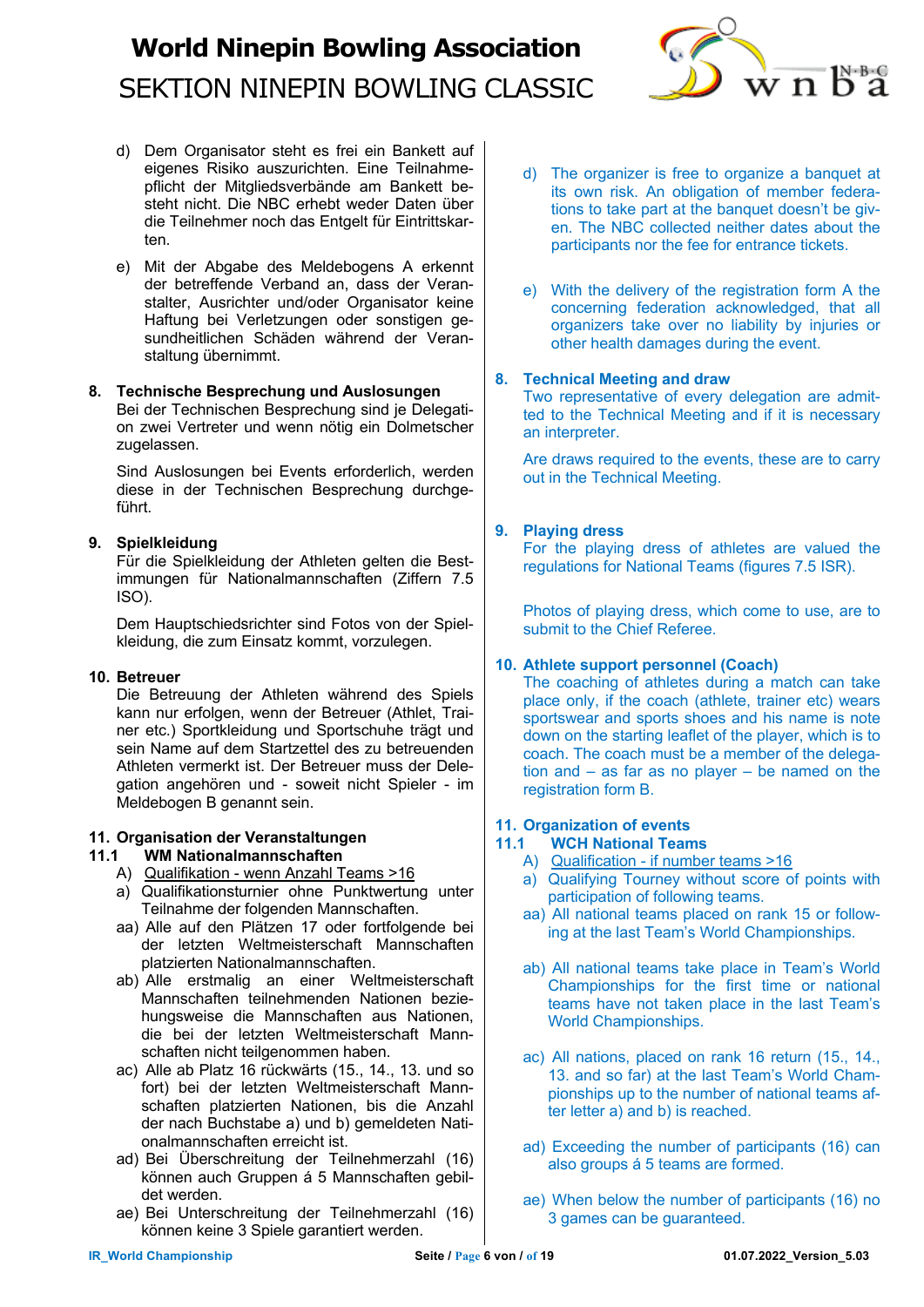

- b) Ermittlung der Reihenfolge nach Ziffer 6.3.3 ISO.
- c) Die erste Hälfte des Starterfeldes ist für die Vorrunde (Gruppenphase) – siehe Buchstabe B) qualifiziert. Die zweite Hälfte des Starterfeldes ist aus dem Wettbewerb ausgeschieden.
- B) Vorrunde
- a) 4 Gruppen (A bis D) a 4 Mannschaften Teilnehmer <16 Mannschaften: von Gruppe D ab 1 Team weniger
- aa) Auslosung der Mannschaften in die Gruppen Losgruppe I Platz 1 bis 4 letzte WM Losgruppe II Platz 5 bis 8 letzte WM Losgruppe III Platz 9 bis 12 letzte WM Losgruppe IV Platz 13 bis 16 letzte WM Losgruppe V bei Bedarf Aus jeder Losgruppe wird eine Mannschaft der Spielgruppe A, der Spielgruppe B, der Spielgruppe C und der Spielgruppe D zugelost. Verändert sich nach der Auslosung die Teil-

nehmerzahl (Suspendierung, Abmeldung), werden freie Plätze durch die Teams auf den Rängen 5, 9, 13, 17 der letzten WM aufgefüllt.

- ab) Die Platzierung der Mannschaften ergibt sich aus der absteigenden Reihenfolge der Kegelergebnisse (Ziffer 6.3.3 ISO) der letzten Weltmeisterschaften Mannschaften; und zwar
	- ° Platz 1 bis 2 Ausgang Finale
	- ° Platz 3 bis 4 Ergebnisse Halbfinale

° Platz 5 bis 8 Ergebnisse Viertelfinal ° Platz 9 bis 16 Ergebnisse der Vorrunde Berechnung Platz 9 to 16:

 Summe Kegel Mannschaftsergebnisse Anzahl Spiele Vorrunde

- b) In jeder Gruppe spielt jeder gegen jeden
- c) Tabellenwertung nach Ziffer 6.3.1 ISO.
- C) Viertelfinale (VF)
	- Spiel 1 Gruppe A 1 Gruppe C 2
	- Spiel 2 Gruppe B 1 Gruppe D 2
	- Spiel 3 Gruppe C 1 Gruppe A 2
	- Spiel 4 Gruppe D 1 Gruppe B 2

Der Spielplan muss nicht wie hier angegeben geordnet sein. Kann nach den Gruppenspielen geändert werden, so dass eine Land nicht zwei Spiele gleichzeitig spielt (Männer und Frauen).

- D) Halbfinale (HF)
	- Spiel 1 Sieger VF 1 Sieger VF 2 Spiel 2 Sieger VF 3 – Sieger VF 4 Der Spielplan muss nicht der hier angegebenen Reihenfolge entsprechen und kann nach den Viertelfinalspielen geändert werden, so dass ein Land nicht zwei Spiele gleichzeitig bestreiten muss.
- E) Finale (ab 2019 Finalspiele am Tag nach Halbfinale)
- a) Spiel Sieger HF1 Sieger HF 2
- b) Ab 2023 wird das Spiel um Platz 3 nicht mehr ausgetragen
- b) Ascertains the order by figure 6.3.3 ISO
- c) The first half of the starters is qualified for the Preliminary Round (group phase) – look to letter B). The second half of starters is eliminated by the competition.
- B) Preliminary round
- a) 4 groups  $(A \text{ to } D)$  each time 4 teams Competitors <16 teams: from group D 1 team less

aa) Draw of teams to the groups Draw group I place 1 to 4 last WCH Draw group II place 5 to 8 last WCH Draw group III place 9 to 12 last WCH Draw group IV place 13 to 16 last WCH Draw group V if necessary From every draw group a team is to drawn lots for match group A, match group B, match group C and match group D.

If there is a change of participants after the draw (suspension, cancellation), free places will be filled by teams from places 5, 9, 13, and 17 from the last world championships teams.

- ab) The ranking of teams result in descend order of results of pin (figure 6.3.3. ISR) of the last Team's World Championships; in fact
	- ° Place 1 to 2 results of final
		-
	- ° Place 3 to 4 results of semi-finals<br>° Place 5 to 8 results of quarter-finals results of quarter-finals
	- ° Place 9 to 16 results of preliminary round Calculation of place 9 to 16:

 Sum pins of team results Number matches preliminary round

- 
- b) In each group is playing each vs each
- c) Ranking of table after figure 6.3.1 ISR
- C) Quarter Finals (QF)
	- match 1 group  $A$  1 group C 2
	- match 2 group B 1 group D 2
	- match 3 group C 1 group A 2

match 4  $\overline{$ group D 1 – group B 2 The schedule of matches does not have to be

in order as stated here and can be changed after group matches so that the same nation does not play two matches at once (men / women).

- D) Semi-finals (SF) match 1 winner QF 1 – winner QF 2 match 2 winner QF 3 – winner QF 4 The schedule of matches does not have to be in order as stated here and can be changed after Quarter final matches so that the same nation does not play two matches at once (men and women).
- E) Final
- (From 2019 Finals at the day after Semifinals)
- a) match winner SF1 winner SF 2
- b) From 2023, the match for 3 rd place will not be played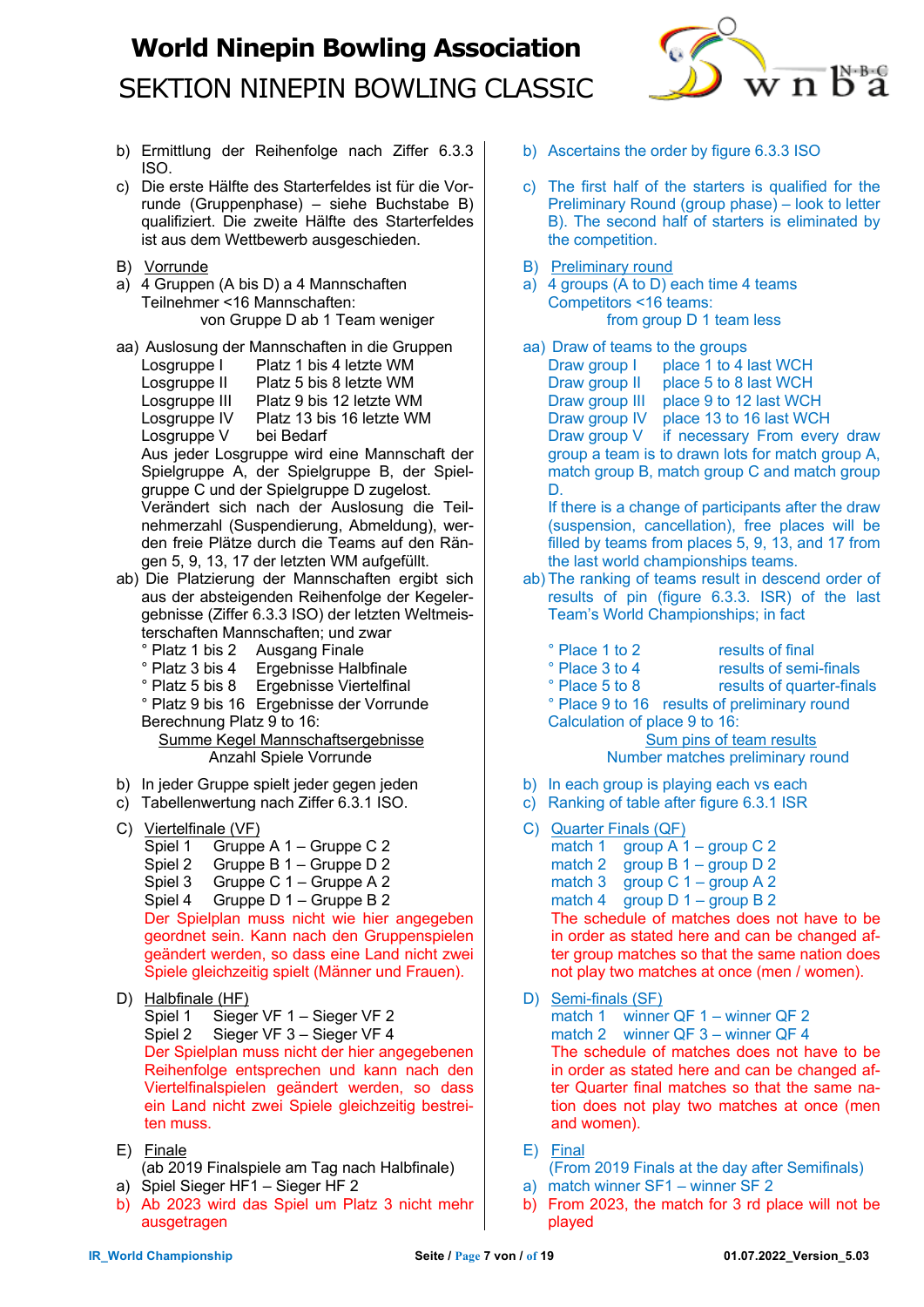

### **11.2 WM Einzel Damen/Herren**

- a) Einzel Classic
- aa) In der ersten Runde spielen alle Spieler/innen ihre Wurfserien mit Kegelwertung (Ziffer 6.3.3 ISO) als Qualifikation.
- ab) Ab der zweiten Runde wird im K.O.-System gespielt, zunächst nach dem Modus Platz 1 der Qualifikation gegen Platz 32, Platz 2 der Qualifikation gegen Platz 31, … Platz 16 der Qualifikation gegen Platz 17.
- ac) Die jeweiligen Sieger der K.O.-Spiele erreichen die jeweils nächste Runde bis zum Finale.
- b) Einzel Sprint
- ba) d Startplätze 1 bis 32 werden ausgelost
- bb) Spieler der gleichen Nation dürfen in der ersten Runde nicht aufeinander treffen.
- c) Tandem Mixed
- ca) Startplätze 1 bis 32 werden ausgelost
- cb) Tandems der gleichen Nation dürfen in der ersten Runde nicht aufeinander treffen.
- d) Nicht belegte Startplätze Ist ein Startplatz eines Matches nicht besetzt, ist der andere Spieler ohne zu spielen in der nächsten Runde.

### **11.3 WM U23**

- a) Mannschaften Vergabe der Anfangsbahnen der Nationen im Startplan nach Platzierung letzter WM.
- b) Einzel Classic
- ba) 24 Startplätze werden entsprechend den besten Einzelergebnissen im Mannschaftswettbewerb in absteigender Reihenfolge vergeben.
- bb) Reihung nach Ziffer 6.3.3 ISO
- bc) Startfolge in aufsteigender Reihenfolge
- c) Einzel Sprint
- ca) Startplätze 1 bis 32 werden ausgelost
- cb) Spieler der gleichen Nation dürfen in der ersten Runde nicht aufeinander treffen.
- d) Tandem Damen/Herren
- da) Startplätze 1 bis 32 werden ausgelost
- db) Nationen >16, zunächst Auslosung der Qualifikationsspiele aus allen Tandems.
- dc) Auslosung Startplätze 1 bis 32 (1. Runde)
- dd) Tandems der gleichen Nation dürfen in der ersten Runde und gegebenenfalls Qualifikation nicht aufeinander treffen.
- e) Tandem Mixed
- ea) Die Startplätze werden ausgelost.
- eb) Teilnehmer >16, zunächst Auslosung der Qualifikationsspiele aus allen Tandems.
- ec) Auslosung Startplätze 1 bis 16 (1. Runde)
- ed) Tandems der gleichen Nation dürfen in der ersten Runde nicht aufeinander treffen.

### **11.2 Single's WCH Women/Men**

- a) Single Classic
- aa) In the first round all players play their sets with score of pins (figure 6.3.3 ISO) as a qualification.
- ab) From the second round will played the K.O.System, first after the way qualifying place 1 vs. place 32, qualifying place 2 vs. place 31, ... qualifying place 16 vs. place 17.
- ac) The winners of the K.O.-matches attain the next round until the final.
- b) Single Sprint
- ba) Starting places 1 to 32 are to draw lots.
- bb) Players of the same nation is not allowed to meet in the first round.
- c) Tandem Mixed
- ca) Starting places 1 till 32 are to draw lots.
- cb) Tandems of the same nation is not allowed to meet in the first round.
- d) Starting places are not taken Is a starting place of a match not taken the other player is in the next round without to play.

### **11.3 WCH U23**

- a) Teams Lay down of starting lanes of the nations by schedule after order of places of last WCH.
- b) Single Classic
- ba) 24 starting places are assign according to the best individual results of team competition in descend order of places.
- bb) Order of places after figure 6.3.3 ISR
- bc) Order of start in ascend order of places.
- c) Single Sprint
- ca) Starting places 1 to 32 are to draw lots.
- cb) Players of the same nation is not allowed to meet in the first round.
- d) Tandem Women/Men
- da) Starting places 1 to 32 are to draw lots.
- db) Nations >16, first draw of qualifying matches out of all tandems
- dc) Draw of starting places 1 to 32 ( $1<sup>st</sup>$  round)
- dd) Tandems of the same nation is not allowed to meet in the first round and also in the qualifying.
- e) Tandem Mixed
- ea) Starting places are to draw lots.
- eb) Competitors >16, first draw of qualifying matches out of all tandems.
- ec) Draw of starting places 1 to 16 (1<sup>st</sup> round)
- ed) Tandems of the same nation is not allowed to meet in the first round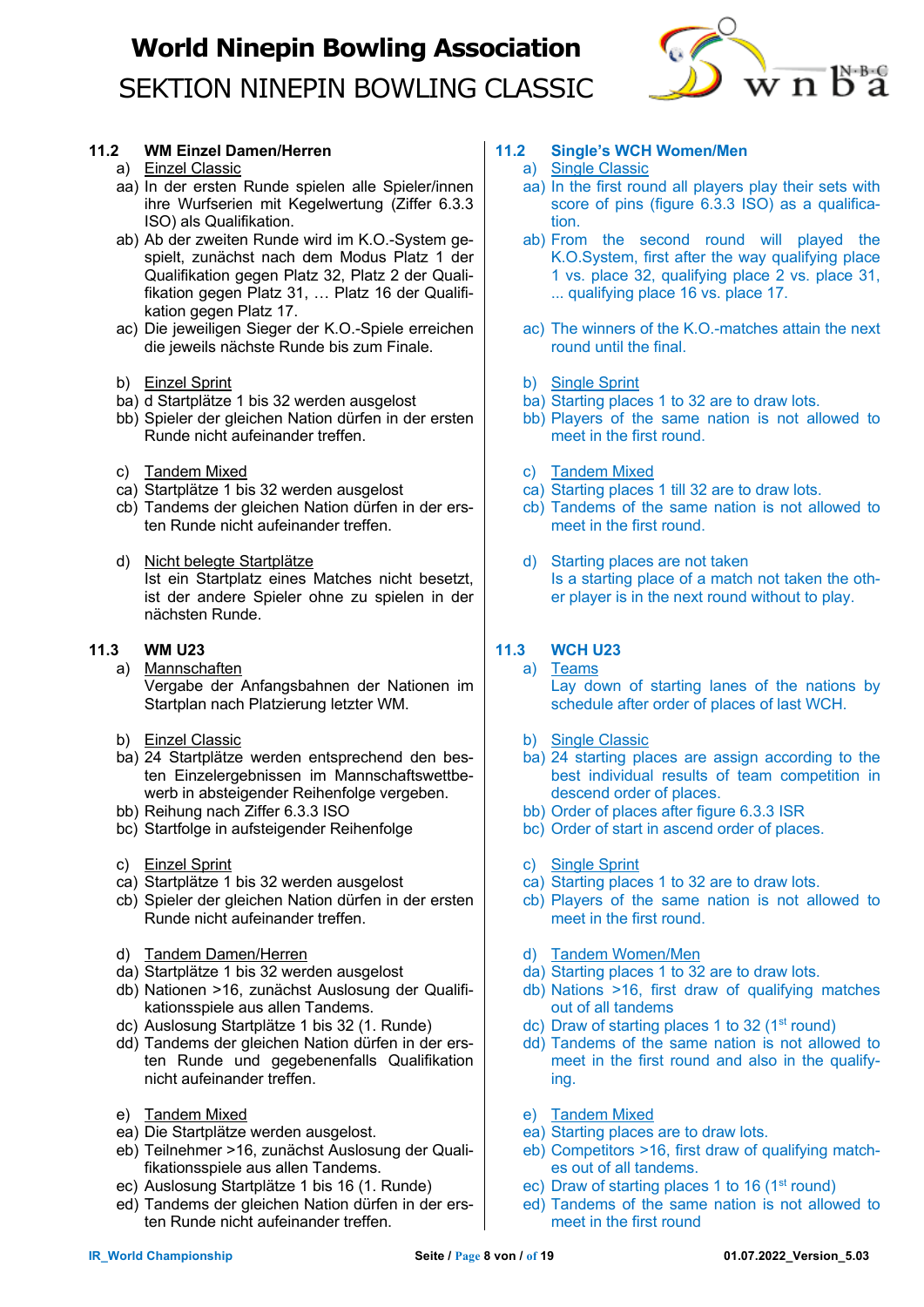

### **11.4 WM U18**

a) Mannschaften Vergabe der Anfangsbahnen der Nationen im Startplan nach Platzierung letzter WM.

- b) Einzel Classic
- ba) 24 Startplätze werden entsprechend den besten Einzelergebnissen im Mannschaftswettbewerb in absteigender Reihenfolge vergeben.
- bb) Reihung nach Ziffer 6.3.3 ISO
- bc) Startfolge in aufsteigender Reihenfolge
- c) Einzel Sprint
- ca) Die Startplätze 1 bis 32 werden ausgelost.
- cb) Spieler der gleichen Nation dürfen in der ersten Runde nicht aufeinander treffen.
- d) Tandem weiblich/männlich
- da) Die Startplätze 1 bis 16 werden ausgelost.
- db) Tandems der gleichen Nation dürfen in der ersten Runde und gegebenenfalls Qualifikation nicht aufeinander treffen.
- e) Tandem Mixed
- ea) Die Startplätze 1 bis 16 werden ausgelost.
- eb) Tandems der gleichen Nation dürfen in der ersten Runde und gegebenenfalls Qualifikation nicht aufeinander treffen.
- f) Zusätzliche Festlegung unter Beachtung Ziff. 5.4

Melden mehr als 15 Nationen für die Wettbewerbe zu Ziffer d) wird das Startplatzkontingent auf dann 32 Starter in dem jeweiligen Wettbewerb erhöht, was eine zusätzliche zu spielende Runde nach sich zieht

### **11.5 WM U14**

a) Paarwettbewerb

Festlegung der Startbahnen der Nationen nach Zeitplan nach Rangfolge der letzten EM (für den 1. EM-Startplatz wird ausgelost). Nationen, die nur 1 Spieler gemeldet haben, dieser Spieler spielt Einzel Qualifikationsspiele, wenn Paarwettbewerbe gespielt werden.

- b) Einzel Classic
- ba) 16 Startplätze werden nach den besten Einzelergebnissen des Paarwettbewerbs in absteigender Reihenfolge der Plätze vergeben.
- bb) Reihung nach Ziffer 6.3.3 ISO
- bc) Startfolge in aufsteigender Reihenfolge
- c) Tandem Mixed
- ca) Die Startplätze 1 bis 16 werden ausgelost.
- cb) Tandems der gleichen Nation dürfen in der ersten Runde und gegebenenfalls Qualifikation nicht aufeinander treffen.

### **11.4 WCH U18**

- a) Teams Lanes of beginning of nations be written in schedule after ranking last WCH.
- b) Single Classic
- ba) 24 starting places are assign according to the best individual results of team competition in descend order of places.
- bb) Order of places after figure 6.3.3 ISR
- bc) Order of start in ascend order of places.
- c) Single Sprint
- ca) Starting places 1 to 32 are to draw lots.
- cb) Players of the same nation is not allowed to meet in the first round.
- d) Tandem Women/Men
- da) Starting places 1 to 16 are to draw lots.
- db) Tandems of the same nation is not allowed to meet in the first round and also in the qualifying.
- e) Tandem Mixed
- ea) Starting-places 1 to 16 are to draw lots.
- eb) Tandems of the same nation is not allowed to meet in the first round and also in the qualifying.
- f) Additional definition in accordance with paragraphs 5.4 If more as 15 nations for the competition on point d) the quota on the grid then 32 competitors in each competition will be increased.

### **11.5 WCH U14**

a) Pairs

Lay down of starting lanes of the nations by schedule after order of places of last WCH (for 1st WCH starting place will draw lots). Nations that have only 1 player, that player will play singles qualifiers when Pair competition played.

- b) Single Classic
- ba) 16 starting places are assign according to the best individual results of Pairs competition in descend order of places.
- bb) Order of places after figure 6.3.3 ISR
- bc) Order of start in ascend order of places.
- c) Tandem Mixed
- ca) Starting places are to draw lots.
- cb) Tandem of the same nations is not allowed to meet in the first round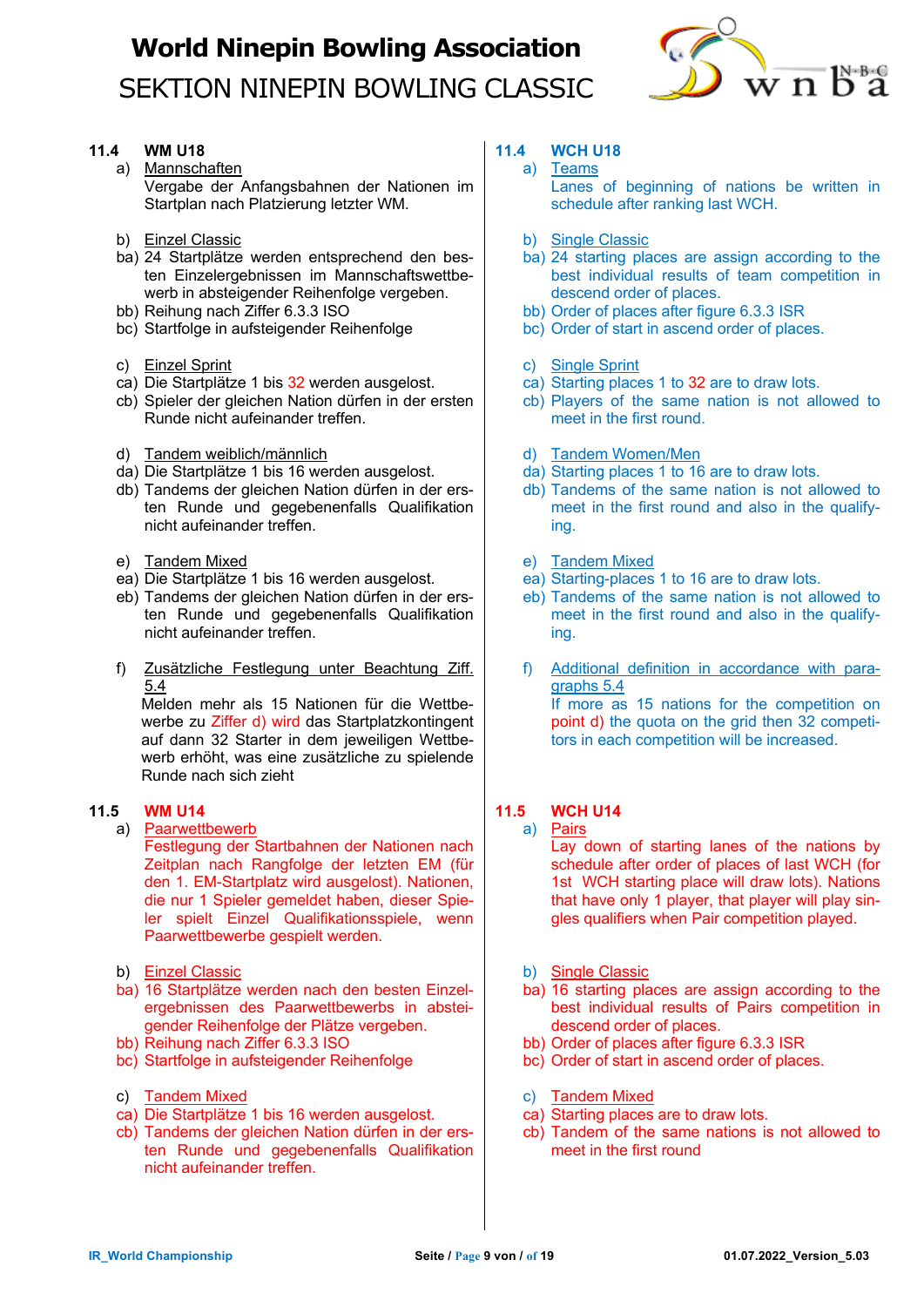

### **12. Durchführung**

### **12.1 WM Nationalmannschaften**

- A) Qualifikation
- a) Spielbahnen und Spielzeit nach Startplan.
- b) Vorlage der Mannschaftsaufstellung beim Hauptschiedsrichter entsprechend Ziffer 8.3 ISO.
- c) Jeder der sechs Mannschaftsspieler spielt 1 x 120 Würfe kombiniert (4 Bahnen x 30 Würfe) über vier verschiedene Bahnen.
- d) Bahnwechsel nach Ziffer 5.3.4.2 ISO.
- e) Einwechselspieler nach Ziffer 8.5 ISO.
- f) Das Mannschaftsergebnis ist die Summe der Kegelergebnisse der sechs Spieler.
- g) Reihenfolge nach Ziffer 6.3.3 ISO.
- h) Die erste Hälfte des Starterfeldes ist für die Vorrunde (Gruppenphase) qualifiziert.
- B) Vorrunde, Viertelfinale bis Finale
- a) Spielbahnen, Spielzeit und Anfangsbahnen, "Heimmannschaft" und "Gastmannschaft" eines Spiels nach Startplan.
- b) Bahnwechsel nach Ziffer 5.3.4.2 ISO.
- c) Vorlage der Mannschaftsaufstellungen beim Hauptschiedsrichter nach Ziffer 8.3 ISO.
- d) Jeder der sechs Mannschaftsspieler spielt 1 x 120 Würfe kombiniert (4 Bahnen x 30 Würfe) über vier verschiedene Bahnen.
- e) Einwechselspieler nach Ziffer 8.5 ISO.
- f) Wertung des Spiels nach Ziffer 6.3.1 ISO.
- g) Sudden Victory (SV) bei Viertelfinal-, Halbfinal und Finalspielen.
- h) Endet ein Spiel nach Buchstabe g) mit 4 : 4 Mannschaftspunkten (MaP) und 12 : 12 Satzpunkten (SaP) muss Sudden Victory gespielt werden.
- i) Sudden Victory
	- 1 Spiele auf vier Bahnen Spieler 5 und 6 von jedem Team spielen; Spiele auf sechs Bahnen Spieler 4, 5 und 6 jeder Mannschaft spielen
	- 2 auf den zuletzt bespielten Bahnen<br>3 ie 3 Würfe mit Addition der Kegel
	- je 3 Würfe mit Addition der Kegel
	- 4 höhere Anzahl Kegel ist Gewinner
	- 5 besteht Kegelgleichheit: Bahnwechsel (nur auf zuletzt bespielten zwei Bahnen)
	- 6 Wiederholung ab 3 bis Sieger nach 4

### **12.2 WM Einzel Damen/Herren**

- a) Einzel Classic
- aa) Spielbahnen, Spielzeit und Anfangsbahnen eines Spiels nach Startplan.
- ab) Gespielt wird in der Qualifikation ohne Punktwertung und dann im K.O.-System Spieler gegen Spieler nach dem Startplan.
- ac) Je Spieler und Runde 1 x 120 Würfe kombiniert (4 Wurfserien x 30 Würfe) über vier verschiedene Bahnen.
- ad) Der Bahnwechsel ergibt sich aus Ziffer 5.3.4.2 ISO

### **12. Carrying out**

### **12.1 WCH National Teams**

- A) Qualifying
- a) Playing-lanes and playing-time by schedule.
- b) Submission of team draws up to Chief Referee by figure 8.3 ISR.
- c) Each of six team players play 1 x 120 balls combine (4 lanes x 30 balls) across four several lanes.
- d) Change the lanes by figure 5.3.4.2 ISR
- e) Exchange players by figure 8.5 ISR.
- f) The result of team is the sum of the results of pins of the six players.
- g) Order of place by figure 6.3.3 ISR.
- h) The first half of the starter field is qualified for the Preliminary Round.
- B) Preliminary round, quarter finals to final
- a) Playing-lanes, playing-time and starting-lanes, "Home Team" and "Guest Team" of a match by schedule.
- b) Change the lanes by figure 5.3.4.2 ISR.
- c) Submission of team draws up to Chief Referee by figure 8.3 ISR.
- d) Each of six team players play 120 balls combine (4 lanes x 30 balls) across four several lanes.
- e) Exchange players by figure 8.5 ISR.
- f) Score of Match by figure 6.3.1 ISR.
- g) Sudden Victory (SV) by matches of quarter finals, semi-finals and finals.
- h) Match by figure g) ends with 4 : 4 Team points (TP) and 12 : 12 Set points (TP) Sudden Victory must be played
- i) Sudden Victory 1 Matches on four lanes - players 5 and 6 from each team play; matches on six lanes players 4, 5 and 6 from each team play
	- 2 On the lanes played in the end
	- 3 3 balls at a time with addition the pins
	- 4 The higher number of pins is winner
	- 5 Is equality of pins change the lanes (only about two lanes played in the end)
	- 6 Repeat from 3 until winner after 4

### **12.2 WCH Single Women/Men**

- a) Single Classic
- aa) Playing-lanes, playing-time and starting lanes of a match by schedule.
- ab) In the qualifying is to play without score of points and then K.O.-System player vs player by schedule.
- ac) Each player in every round has to play 1 x 120 balls (4 sets with 30 balls combine) across four lanes.
- ad) Change of lanes by figure 5.3.4.2 ISR.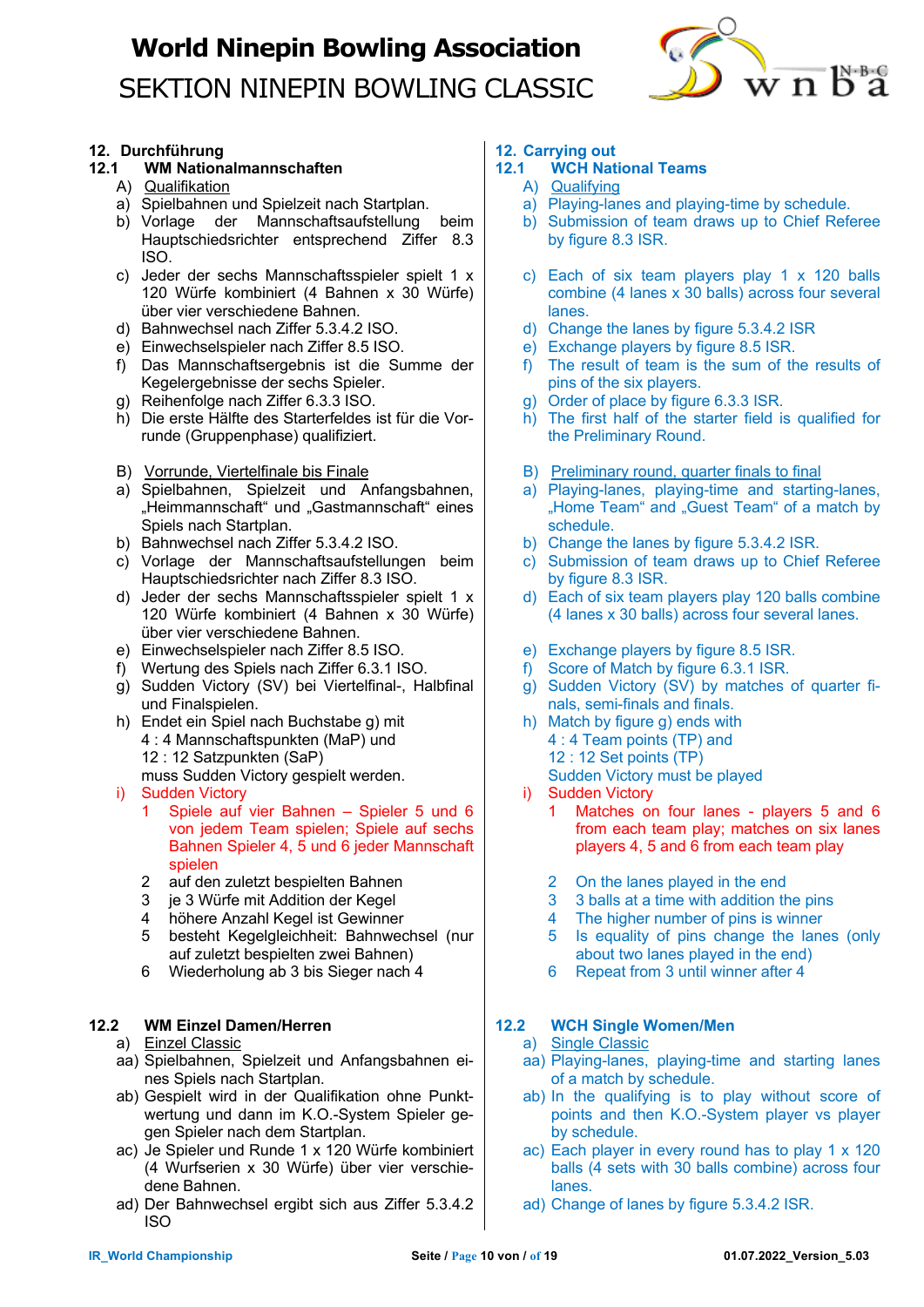

ae) Wertung der Wurfserien nach Ziffer 6.3.3 ISO Kegelwertung jeder gespielten Wurfserie Spieler gegen Spieler Anzahl Kegel > Anzahl Kegel 1 Satzpunkt 0 Satzpunkt

Anzahl Kegel = Anzahl Kegel

0,5 Satzpunkt 0,5 Satzpunkt

af) Gewinner des Spiels ist Spieler mit 2,5 oder mehr Satzpunkten. Spieler mit mehr Kegel, wenn Gleichheit der Satzpunkte (2:2). Sieger "Sudden Victory" auf den zuletzt be-

spielten Bahnen, wenn Gleichheit der Satzpunkte und Gleichheit der Kegel.

- ag) Sudden Victory:
	- 1 = 3 Würfe mit Addition der Kegel linke Bahn beginnt, dann rechte Bahn zweite Wurf wieder erst links dann rechts dritter Wurf wieder erst links dann rechts
	- 2 = höhere Anzahl Kegel ist Gewinner
	- 3 = besteht Kegelgleichheit Bahnwechsel (nur auf zuletzt bespielten zwei Bahnen)
	- 4 = Wiederholung ab 1 bis Sieger nach 2
- b) Einzel Sprint
- ba) Spielbahnen, Spielzeit und Anfangsbahnen eines Spiels nach Startplan.
- bb) Gespielt wird im K.O.-System Spieler gegen Spieler nach dem Startplan.
- bc) Je Spieler und Runde 1 x 40 Würfe kombiniert (2 Wurfserien x 20 Würfe) über zwei Bahnen.
- bd) Wechsel der Bahnen nach einer Wurfserie mit dem Gegner.
- be) Wertung der zwei Wurfserien nach Ziffer 6.3.1 ISO

Anzahl Kegel > Anzahl Kegel

1 Satzpunkt 0 Satzpunkt mit Einschränkung wenn Kegelgleichheit, dann Sudden Victory (SV) 1 Wurf auf der zuletzt bespielten Bahn

Anzahl Kegel SV> Anzahl Kegel SV

1 Satzpunkt 0 Satzpunkt Spieler auf der linken Bahn hat zu beginnen Erneut Kegelgleichheit, ohne Bahnwechsel Wiederholung bis zur Entscheidung.

Den zweiten SV beginnt der Spieler auf der rechten Bahn und bei weiteren SV wird der Beginn immer gewechselt.

- bf) Gewinner des Spiels ist Spieler mit 2 Satzpunkten oder Sieger "Sudden Victory" auf den zuletzt bespielten Bahnen, wenn Gleichheit der Satzpunkte gegeben ist (1:1):
- bg) Sudden Victory siehe oben Ziffer 12.2 Buchstabe ag)
- c) Tandem Mixed
- ca) Spielbahnen, Spielzeit und Anfangsbahnen eines Spiels nach Startplan.
- cb) Gespielt wird im K.O.-System Tandem gegen Tandem nach dem Startplan.
- ae) Score of set by figure 6.3.3 ISR. Score of pins of every played set player vs player number pins > number pins 1 Set Point 0 Set Point number pins = number pins 0,5 Set Point 0,5 Set Point
- af) Winner of match is player with 2,5 or more set points. player with more pins, if equality of set points (2:2).

Winner "Sudden Victory" across the lanes played in the end, if equality of set points and equality of pins.

- ag) Sudden Victory:
	- $1 = 3$  balls with addition of pins left lane begin, then right lane second ball again first left then right third ball again first left then right
	- $2 =$  highest number of pins is winner
	- 3 = is equality of pins change the lanes (only across two lanes played in the end)
	- 4 = repeat from 1 until winner after 2
- b) Single Sprint
- ba) Playing-lanes, playing-time and starting lanes of a match by schedule.
- bb) It is to play K.O.-System player vs player by schedule.
- bc) Each player in every round has to play 1 x 40 balls combine (2 sets with 20 balls) across two lanes.
- bd) Change the lanes with the rival after one set.
- be) Score of two sets by figure 6.3.1 ISR.

number pins > number pins

1 Set Point 0 Set Point with restriction if equality of pins, then Sudden Victory (SV) 1 ball across the lanes played in the end.

number pins SV > number pins SV

1 Set Point 0 Set Point

Player on the left lane has to begin.

Equality of pins again, without change of lanes repeats up to decision.

The player on the right lane begins the second SV and by further SV the beginning has to be changed always.

- bf) Winner of match is Player with 2 set points or Winner "Sudden Victory" across the lanes played in the end, if equality of set points (1:1).
- bg) Sudden Victory look at figure 12.2 letter ag) above
- c) Tandem Mixed
- ca) Playing-lanes, playing-time and starting-lanes of a match by schedule.
- cb) It is to play K.O.-System Tandem vs Tandem by schedule.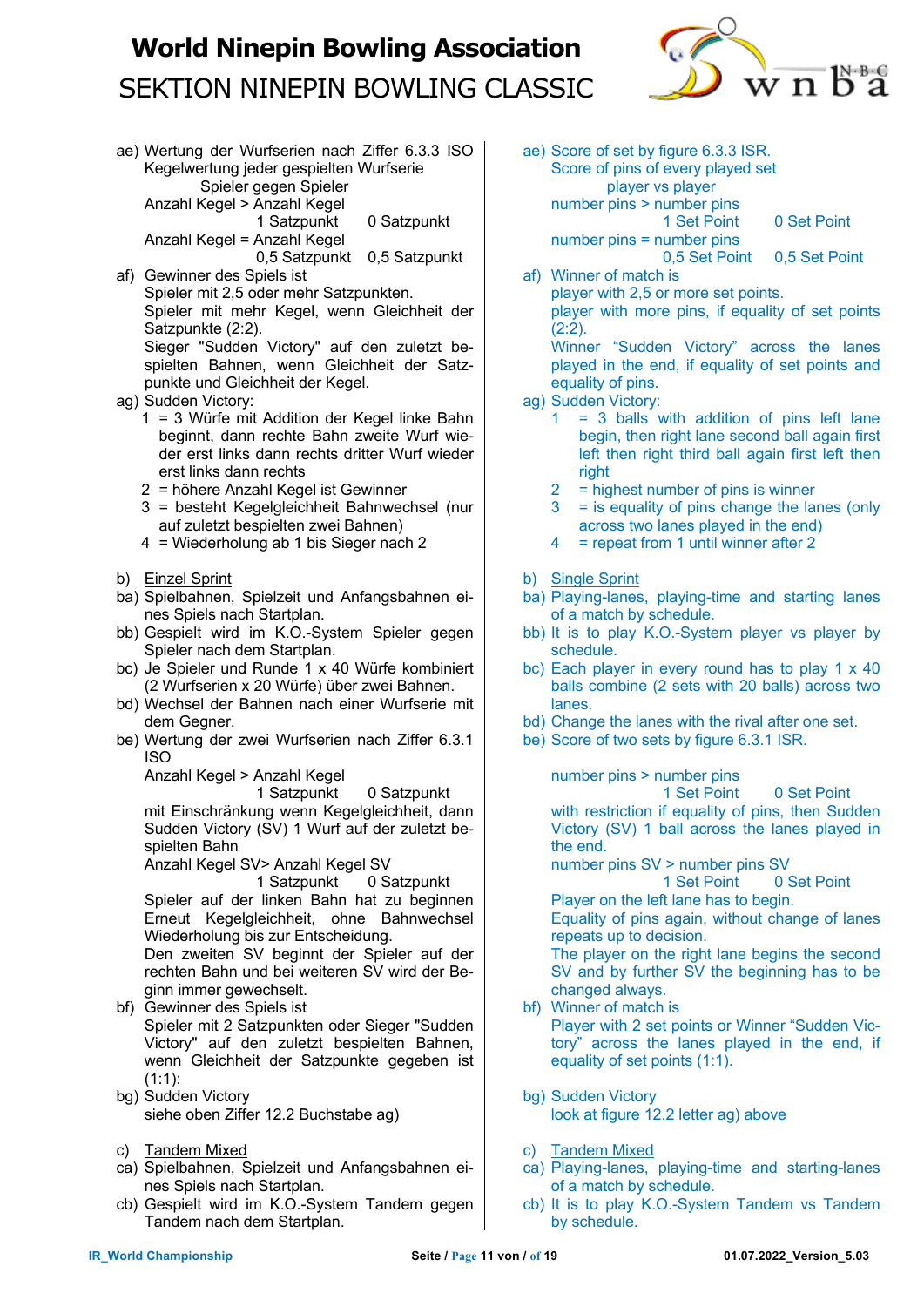

- cc) Je Tandem und Runde 1 x 60 Würfe kombiniert (2 Wurfserien x 30 Würfe) über zwei Bahnen.
- cd) Die erste Wurfserie beginnt der Spieler. Die zweite Wurfserie beginnt die Spielerin.
- ce) Nach Abspiel der Kugel nimmt der Athlet die nächste Kugel für seinen Partner auf und gibt diesem die Kugel. Dieser macht es ebenso.
- cf) Wechsel der Bahnen nach einer Wurfserie mit dem Gegner.
- cg) Ergebnis von zwei Sätzen gemäß Abbildung 6.3.1.1 ISO, außer bei Kegelgleichheit. Bei Kegelgleichheit wird dann Sudden Victory gespielt (SV) 2 Wurf (1 Wurf pro Spieler im Tandem) auf den Bahnen, auf denen der Satz gespielt wurde:
	- i. Tandem auf der linken Bahn muss beginnen, dann die rechte Bahn, zweiter Wurf wieder zuerst links dann rechts.
	- ii. höhere der Anzahl erzielten Kegel ist Gewinner des Satzes
	- iii. Kegelgleichheit, ohne Bahnwechsel, Tandem auf der rechten Bahn muss beginnen, dann die linke Bahn, zweiter Wurf wieder zuerst rechts dann links.
	- iv. Wiederholung ab i. bis Sieger nach ii.
- ch) Gewinner des Spiels ist Spieler mit 2 Satzpunkten oder Sieger "Sudden Victory" auf den zuletzt bespielten Bahnen, wenn Gleichheit der Satzpunkte (1:1).
- ci) Sudden Victory
	- 1 = 4 Würfe mit Addition der Kegel (jeder der beiden Athleten zwei Wurf) linke Bahn beginnt, dann rechte Bahn zweite Wurf wieder erst links dann rechts
	- 2 = höhere Anzahl Kegel ist Gewinner
	- 3 = besteht Kegelgleichheit Bahnwechsel
	- 4 = Wiederholung ab 1 bis Sieger nach 2
- d) Kombinationswertung
- da) Summe der besten Ergebnisse aus den Wettbewerben "Einzel Classic" und "Einzel Sprint".
- db) Reihenfolge nach Ziffer 6.3.3 ISO.
- e) Nationenwertung
- ea) Grundlage: Reihung (alle Wettbewerbe) nach Medaillen (Gold, Silber, Bronze) und Platzierungen bis 16. Höherwertige Medaillen/Platzierungen haben prinzipiell Vorrang.

### **12.3 WM U23 und WM U18**

### a) Mannschaften

- aa) Spielbahnen und Spielzeit nach Startplan.
- ab) Vorlage der Mannschaftsaufstellung beim Hauptschiedsrichter entsprechend Ziffer 8.3 ISO.
- ac) Jeder der 6(U23) 4 (U18) Mannschaftsspieler spielt 1 x 120 Würfe kombiniert (4 Bahnen x 30 Würfe) über vier verschiedene Bahnen.
- ad) Bahnwechsel nach Ziffer 5.3.4.2 ISO.
- ae) Einwechselspieler nach Ziffer 8.5 ISO.
- cc) Each Tandem in every round has to play 1 x 60 balls combine (2 sets with 30 balls) across two lanes.
- cd) The first set is beginning the player male. The second set is beginning the player female.
- ce) After touch down the ball the athlete pick up the next ball for his partner and gives the ball to him. This make it just as.
- cf) Change the lanes with the rival after one set.
- cg) Score of two sets by figure 6.3.1.1 ISR except for equality of pins. If equality of pins then played Sudden Victory (SV) 2 ball (1 ball each player in Tandem) on the lanes on which the set was played:
	- i. Tandem on the left lane must begin, then right lane, second ball again first left then right.
	- ii. highest number of pins is winner of set
	- iii. is equality of pins, without change of lanes, Tandem on the right lane must begin, then left lane, second ball again first right then left.
	- iv. repeat from i. until winner after ii.
- ch) Winner of match is Tandem with 2 set points or Winner "Sudden Victory" across the lanes played in the end, if equality of set points (1:1).
- ci) Sudden Victory
	- $1 = 4$  balls with addition of pins (each of both athletes two ball) left lane begin, then right lane second ball again first left then right
	- 2 = highest number of pins is winner
	- $3 =$  is equality of pins, then change the lanes<br>  $4 =$  repeat from 1 until winner after 2
	- $=$  repeat from 1 until winner after 2
- d) Combination
- da) Sum of the best results from the competitions "Single Classic" and "Single Sprint".
- db) Order of places after figure 6.3.3 ISR.
- e) Score of Nations
- ea) Basis: ranking (all competitions) by Medals (Gold, silver, bronze) and placements to 16. Higher quality Medals/placements have priority principle.

### **12.3 WCH U23 and WCH U18**

- a) Teams
- aa) Playing-lanes and playing-time by schedule.
- ab) Submission of team draws up to Chief Referee by figure 8.3 ISR.
- ac) Each of six / four team players play 1 x 120 balls combine (4 lanes x 30 balls) across four several lanes.
- ad) Change the lanes by figure 5.3.4.2 ISR.
- ae) Exchange players by figure 8.5 ISR.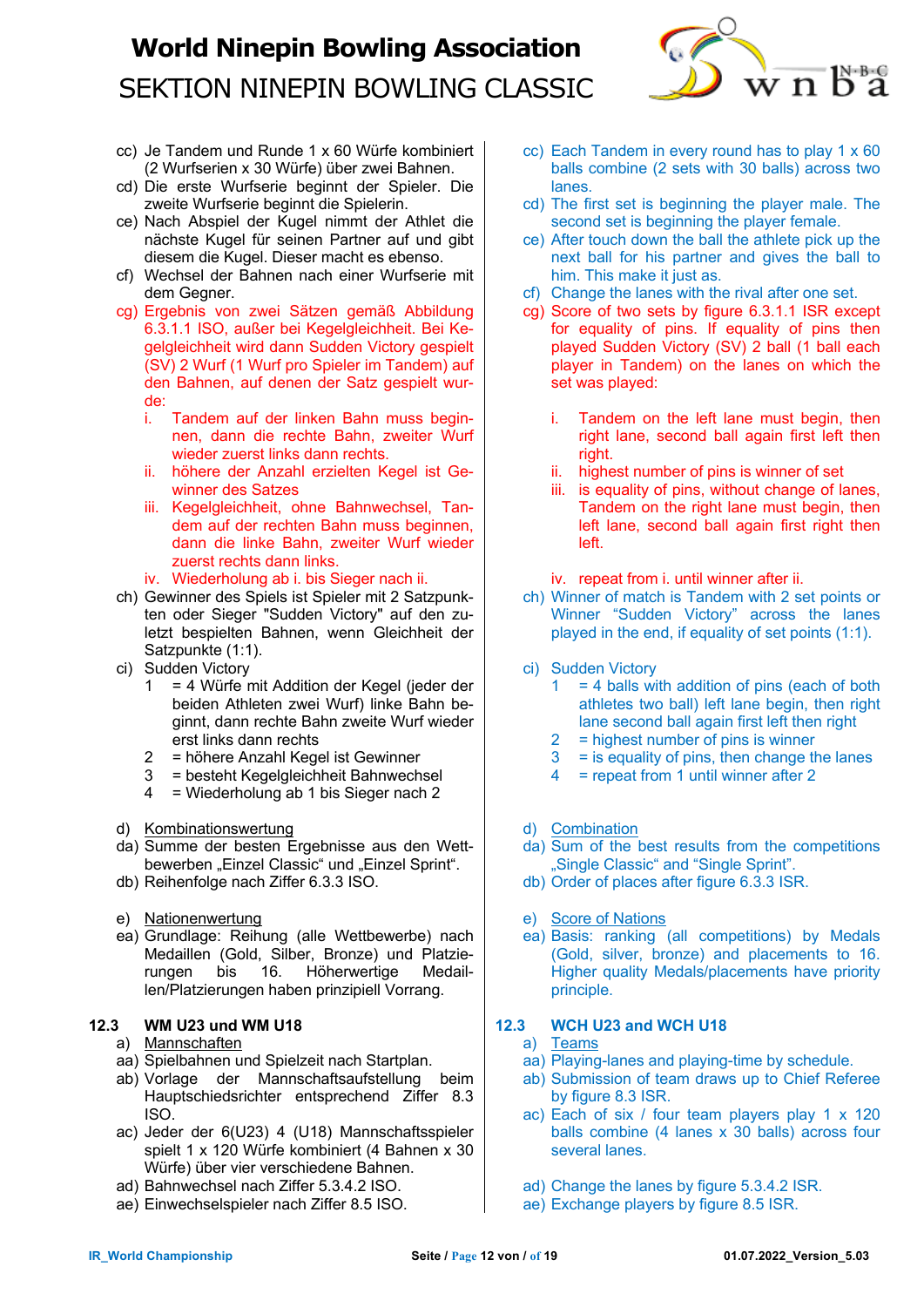

- af) Das Mannschaftsergebnis ist die Summe der Kegelergebnisse der sechs Spieler.
- ag) Reihenfolge nach Ziffer 6.3.3 ISO.
- ah) Sieger ist die Mannschaft auf Platz 1
- b) Einzel Classic
- ba) Spielbahnen und Spielzeit nach Startplan und Qualifikation.
- bb) Jeder der Spieler spielt 1 x 120 Würfe kombiniert (4 Bahnen x 30 Würfe) über vier verschiedene Bahnen. Der gesamte Wettbewerb geht über alle Bahnen. Bei Verletzung wird das Ergebnis der absolvierten Würfe gewertet
- bc) Bahnwechsel nach Ziffer 5.3.4.2 ISO.
- bd) Die Wertung des Finales beginnt mit NULL.
- be) Reihenfolge nach Ziffer 6.3.3 ISO.
- bf) Sieger ist der Athlet auf Platz 1.
- c) Einzel Sprint
- ca) Spielbahnen, Spielzeit und Anfangsbahnen eines Spiels nach Startplan.
- cb) Gespielt wird im K.O.-System Spieler gegen Spieler nach dem Startplan.
- cc) Je Spieler und Runde 1 x 40 Würfe kombiniert (2 Wurfserien x 20 Würfe) über zwei Bahnen.
- cd) Wechsel der Bahnen nach einer Wurfserie mit dem Gegner.
- ce) Wertung der zwei Wurfserien nach Ziffer 6.3.1 ISO

Anzahl Kegel > Anzahl Kegel

1 Satzpunkt 0 Satzpunkt mit Einschränkung wenn Kegelgleichheit, dann Sudden Victory (SV) 1 Wurf auf der zuletzt bespielten Bahn

Anzahl Kegel SV> Anzahl Kegel SV

1 Satzpunkt 0 Satzpunkt Spieler auf der linken Bahn hat zu beginnen Erneut Kegelgleichheit, ohne Bahnwechsel Wiederholung bis zur Entscheidung.

Den zweiten SV beginnt der Spieler auf der rechten Bahn und bei weiteren SV wird der Beginn immer gewechselt.

- cf) Gewinner des Spiels ist Spieler mit 2 Satzpunkten oder Sieger "Sudden Victory" auf den zuletzt bespielten Bahnen, wenn Gleichheit der Satzpunkte (1:1):
- cg) Sudden Victory
	- 5 = 3 Würfe mit Addition der Kegel linke Bahn beginnt, dann rechte Bahn zweite Wurf wieder erst links dann rechts dritter Wurf wieder erst links dann rechts
	- 6 = höhere Anzahl Kegel ist Gewinner
	- 7 = besteht Kegelgleichheit Bahnwechsel
	- 8 = Wiederholung ab 1 bis Sieger nach 2
- d) Tandem Damen/Herren/Mixed
- da) Spielbahnen, Spielzeit und Anfangsbahnen eines Spiels nach Startplan.
- db) Gespielt wird im K.O.-System Tandem gegen Tandem nach dem Startplan.
- af) The result of team is the sum of the results of pins of the six players.
- ag) Order of places by figure 6.3.3 ISR.
- ah) Winner is the team on place 1.
- b) Single Classic
- ba) Playing-lanes and playing-time by schedule and qualifying.
- bb) Every player plays 1 x 120 balls combine (4 lanes x 30 balls) across four several lanes. The complete competition is playing across all lanes. In case of violation, the result of completed throws is counted
- bc) Change the lanes by figure 5.3.4.2 ISR.
- bd) The score of final begins with ZERO.
- be) Order of place by figure 6.3.3 ISR.
- bf) Winner is the athlete on place 1.
- c) Single Sprint
- ca) Playing-lanes, playing-time and starting-lanes of a match by schedule.
- cb) It is to play K.O.-System player vs player by schedule.
- cc) Each player in every round has to play 1 x 40 balls combine (2 sets x 20 balls) across two lanes.
- cd) Change the lanes with the rival after one set.
- ce) Score of two sets by figure 6.3.1 ISR.

number pins > number pins

1 Set Point 0 Set Point with restriction if equality of pins, then Sudden Victory (SV) 1 ball across the lanes played in the end.

number pins SV > number pins SV

1 Set Point 0 Set Point

Player on the left lane has to begin.

Equality of pins again, without change of lanes repeats up to decision.

The player on the right lane begins the second SV and by further SV the beginning has to be changed always.

- cf) Winner of match is Player with 2 set points or Winner "Sudden Victory" across the lanes played in the end, if equality of set points (1:1)
- cg) Sudden Victory

 $1 = 3$  balls with addition of pins left lane begin, then right lane second ball again first left then right third ball again first left then right

- $2 =$  highest number of pins is winner
- $3 = is$  equality of pins change the lanes
- 4 = repeat from 1 until winner after 2
	- d) Tandem Women/Men/Mixed
	- da) Playing-lanes, playing-time and starting-lanes of a match by schedule.
	- db) It is to play K.O.-System Tandem vs Tandem by schedule.
- 
-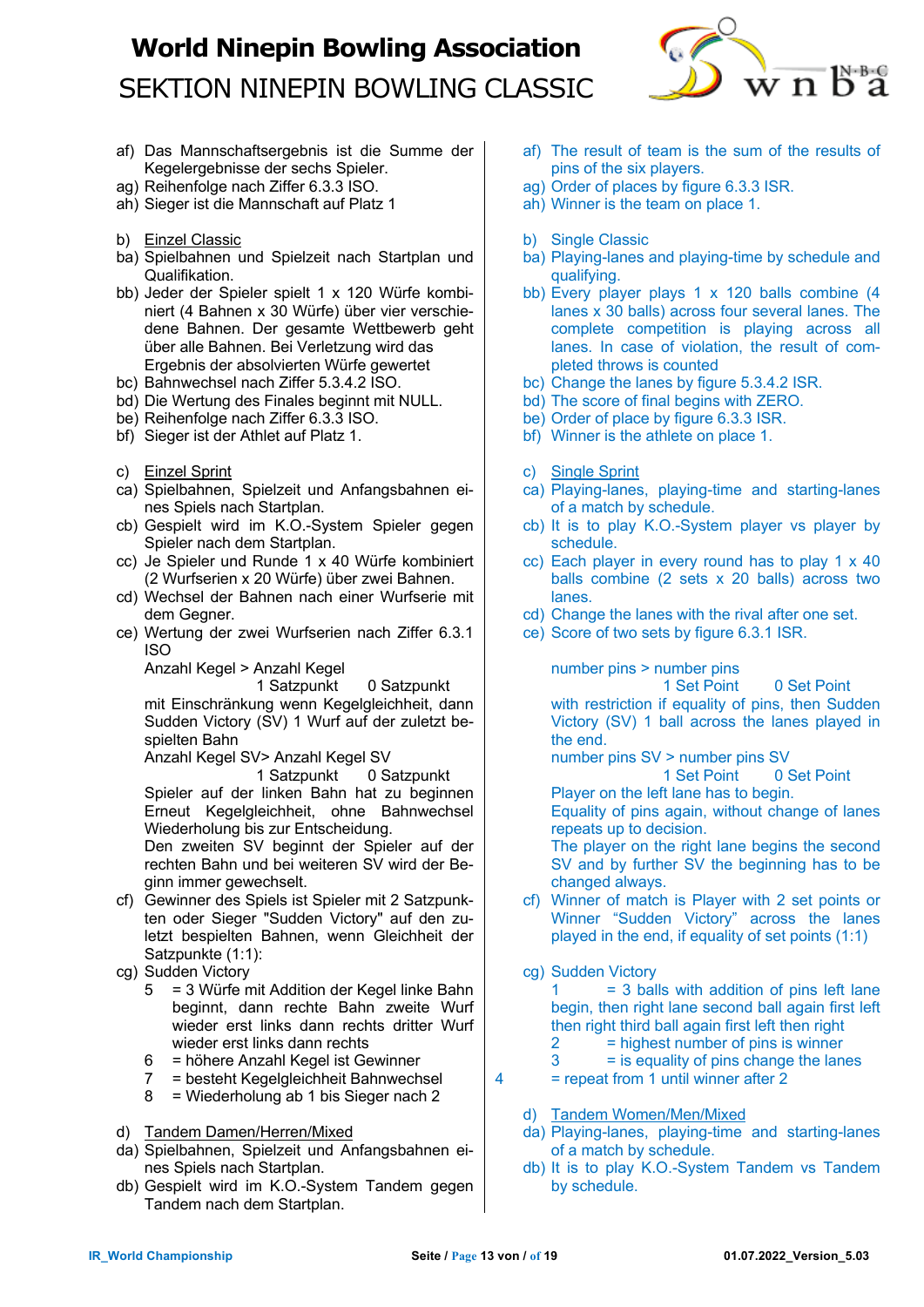

- dc) Je Tandem und Runde 1 x 60 Würfe kombiniert (2 Wurfserien x 30 Würfe) über zwei Bahnen.
- dd) Wer startet zuerst freie Wahl, ausgenommen bei Mixed:

Erste Wurfserie beginnt der Spieler Zweite Wurfserie beginnt die Spielerin

- de) Nach Abspiel der Kugel nimmt der Athlet die nächste Kugel für seinen Partner auf und gibt diesem die Kugel. Dieser macht es ebenso.
- df) Wechsel der Bahnen nach einer Wurfserie mit dem Gegner.
- dg) Ergebnis von zwei Sätzen gemäß Abbildung 6.3.1.1 ISO, außer bei Kegelgleichheit. Bei Kegelgleichheit wird dann Sudden Victory gespielt (SV) 2 Wurf (1 Wurf pro Spieler im Tandem) auf den Bahnen, auf denen der Satz gespielt wurde:
	- i. Tandem auf der linken Bahn muss beginnen, dann die rechte Bahn, zweiter Wurf wieder zuerst links dann rechts.
	- ii. höhere der Anzahl erzielten Kegel ist Gewinner des Satzes
	- iii. Kegelgleichheit, ohne Bahnwechsel, Tandem auf der rechten Bahn muss beginnen, dann die linke Bahn, zweiter Wurf wieder zuerst rechts dann links.
	- iv. Wiederholung ab i. bis Sieger nach ii.
- dh) Gewinner des Spiels ist Spieler mit 2 Satzpunkten oder Sieger "Sudden Victory" auf den zuletzt bespielten Bahnen, wenn Gleichheit der Satzpunkte (1:1).
- di) Sudden Victory
	- 1 = 4 Würfe mit Addition der Kegel (jeder der beiden Athleten zwei Wurf) linke Bahn beginnt, dann rechte Bahn zweite Wurf wieder erst links dann rechts
	- 2 = höhere Anzahl Kegel ist Gewinner
	- 3 = besteht Kegelgleichheit Bahnwechsel
	- 4 = Wiederholung ab 1 bis Sieger nach 2 analog dg)
- e) Kombinationswertung
- ea) Summe der besten Ergebnisse aus den Wettbewerben "Mannschaft" und "Einzel Classic".
- eb) Reihenfolge nach Ziffer 6.3.3 ISO.
- f) Nationenwertung
- fa) Grundlage ea) Grundlage: Reihung (alle Wettbewerbe) nach Medaillen (Gold, Silber, Bronze) und Platzierungen bis 16. Höherwertige Medaillen/Platzierungen haben prinzipiell Vorrang.

### **12.4 WM U14**

- a) Paarwettbewerb
- aa) Spielbahnen und Spielzeit nach Zeitplan
- ab) Jeder Spieler spielt 1 x 120 Wurf kombiniert (4 Bahnen x 30 Wurf) über vier Bahnen (zusammen also 2 x 120 Wurf)
- ac) Der Bahnwechsel ergibt sich aus Ziffer 5.3.4.2 ISO.
- dc) Each Tandem in every round has to play 1 x 60 balls combine (2 sets with 30 balls) across two lanes.
- dd) Who start first free option, except by Mixed: the first set begins the player male the second set begins the player female
- de) After touch down the ball the athlete pick up the next ball for his partner and gives the ball to him. This make it just as.
- df) Change the lanes with the rival after one set.
- dg) Score of two sets by figure 6.3.1.1 ISR except for equality of pins. If equality of pins then played Sudden Victory (SV) 2 ball (1 ball each player in Tandem) on the lanes on which the set was played:
	- i. Tandem on the left lane must begin, then right lane, second ball again first left then right.
	- ii. highest number of pins is winner of set
	- iii. is equality of pins, without change of lanes, Tandem on the right lane must begin, then left lane, second ball again first right then left.
	- iv. repeat from i. until winner after ii.
- dh) Winner of match is Tandem with 2 set points or Winner "Sudden Victory" across the lanes played in the end, if equality of set points (1:1).
- di) Sudden Victory
	- $1 = 4$  balls with addition of pins (each of both athletes two ball) left lane begin, then right lane second ball again first left then right
	- $2 =$  highest number of pins is winner
	- $3 =$  is equality of pins, then change the lanes
	- 4 = repeat from 1 until winner after 2 analogous dg)
- e) Combination
- ea) Sum of the best results from the competitions "Team" and "Single Classic".
- eb) Ranking after figure 6.3.3 ISR.
- f) Score of Nations
- fa) Basis ea): Basis: ranking (all competitions) Medals (Gold, silver, bronze) and placements to 16. Higher quality Medals/placements have priority principle.

### **12.4 WCH U14**

- a) Pair competition
- aa) Playing lanes and playing time by schedule
- ab) Each players play 1 x 120 balls combine (4 lanes x 30 balls) across four lanes (together so 2 x 120 balls).
- ac) Change the lanes by figure 5.3.4.2 ISR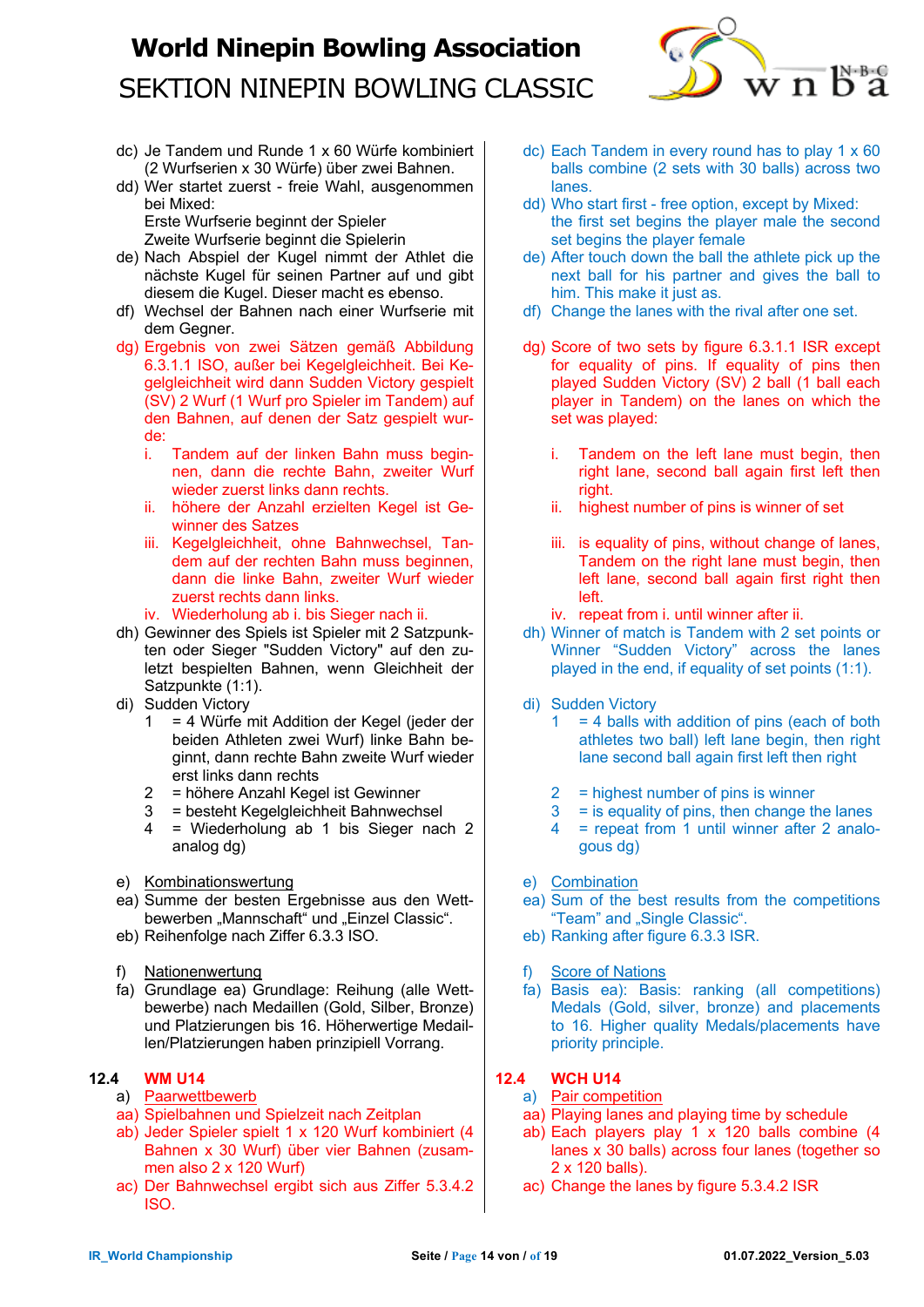

- ad) Der Paar-Ergebnis ist die Summe der Gesamtergebnisse beider Spieler
- ae) Reihung nach Ziffer 6.3.3 ISO
- af) Sieger ist das Paar auf Platz 1.
- b) Einzel Classic
- ba) Spielbahnen und Spielzeit nach Startplan und Qualifikation.
- bb) Jeder der Spieler spielt 1 x 120 Würfe kombiniert (4 Bahnen x 30 Würfe) über vier verschiedene Bahnen. Der gesamte Wettbewerb geht über alle Bahnen. Bei Verletzung wird das Ergebnis der absolvierten Würfe gewertet
- bc) Bahnwechsel nach Ziffer 5.3.4.2 ISO.
- bd) Die Wertung des Finales beginnt mit NULL.
- be) Reihenfolge nach Ziffer 6.3.3 ISO.
- bf) Sieger ist der Athlet auf Platz 1.
- c) Tandem Mixed Die Spielweise des Tandem Mixed ist die gleiche wie bei der WM-Einzel Damen/Herren und wird unter Punkt 12.2 c) beschrieben.
- d) Kombinationswertung
- da) Summe der besten Ergebnisse aus den Wettbewerben "Paar" und "Einzel Classic".
- db) Reihenfolge nach Ziffer 6.3.3 ISO.
- e) Nationenwertung Grundlage: Reihung (alle Wettbewerbe) nach Medaillen (Gold, Silber, Bronze) und Platzierungen bis 8. Höherwertige Medaillen/Platzierungen haben prinzipiell Vorrang.

### **13. Siegertitel**

| an ur                               |              |  |  |  |
|-------------------------------------|--------------|--|--|--|
| Weltmeister (Jahreszahl)            |              |  |  |  |
| Nationalmannschaft                  |              |  |  |  |
| Einzel Classic                      |              |  |  |  |
| <b>Einzel Sprint</b>                |              |  |  |  |
| <b>Tandem Mixed</b>                 |              |  |  |  |
| Kombination                         |              |  |  |  |
| Damen                               | Herren       |  |  |  |
| U23 Damen                           | U23 Herren   |  |  |  |
| U18 weiblich                        | U18 männlich |  |  |  |
| Weltmeister (Jahreszahl)            |              |  |  |  |
| Tandem                              |              |  |  |  |
| U23 Damen                           | U23 Herren   |  |  |  |
| U18 weiblich                        | U18 männlich |  |  |  |
| Sieger Nationenwertung (Jahreszahl) |              |  |  |  |
| Damen                               | Herren       |  |  |  |
| U23 Damen                           | U23 Herren   |  |  |  |
| U18 weiblich                        | U18 männlich |  |  |  |
| U14 weiblich                        | U14 männlich |  |  |  |
| Weltmeister (Jahreszahl)            |              |  |  |  |
| Paar                                |              |  |  |  |
| <b>Einzel Classic</b>               |              |  |  |  |
| وبالمستقلة والمستحدث والمستحدث      |              |  |  |  |

Kombination Tandem Mixed U14 weiblich U14 männlich

- ad) The results of Pair is the sum of the results of pins of both players.
- ae) Order of places by figure 6.3.3 ISR
- af) Winner is the Pair on place 1.
- b) Single Classic
- ba) Playing lanes and playing time by schedule and qualifying (Pair competition).
- bb) Every player plays 1 x 120 balls combine (4 lanes x 30 balls) across four several lanes. The complete competition is playing across all lanes. In case of violation, the result of completed throws is counted
- bc) Change the lanes by figure 5.3.4.2 ISR.
- bd) The score of final begins with ZERO.
- be) Order of place by figure 6.3.3 ISR.
- bf) Winner is the athlete on place 1.
- c) Tandem Mixed The way of playing the Tandem Mixed is the same as WCH Single Women/Men and is described in point 12.2 letter c).
- d) Combination
- da) Sum of the results from the competitions "Pair" and "Single Classic".
- db) Ranking after figure 6.3.3 ISR
- e) Score of Nations Basis: ranking (all competitions) Medals (Gold, silver, bronze) and placements to 8. Higher quality Medals/placements have priority principle.
- **13. Title of winner**

| <b>World Champion (year)</b>           |                      |  |  |
|----------------------------------------|----------------------|--|--|
| <b>National Team</b>                   |                      |  |  |
| <b>Single Classic</b>                  |                      |  |  |
| <b>Single Sprint</b>                   |                      |  |  |
| <b>Tandem Mixed</b>                    |                      |  |  |
| Combination                            |                      |  |  |
| Women                                  | Men                  |  |  |
| U23 Women                              | U23 Men              |  |  |
| U18 female                             | U <sub>18</sub> male |  |  |
| <b>World Champion (year)</b><br>Γandem |                      |  |  |
|                                        |                      |  |  |

Tandem U23 Women U23 Men U18 female U18 male

Winner Score of Nations (year) Women Men U23 Women U23 Men U18 female U18 male U14 female U14 male

> World Champion (year) Pair Single Classic **Combination** Tandem Mixed<br>Ile U14 male

 $U14$  female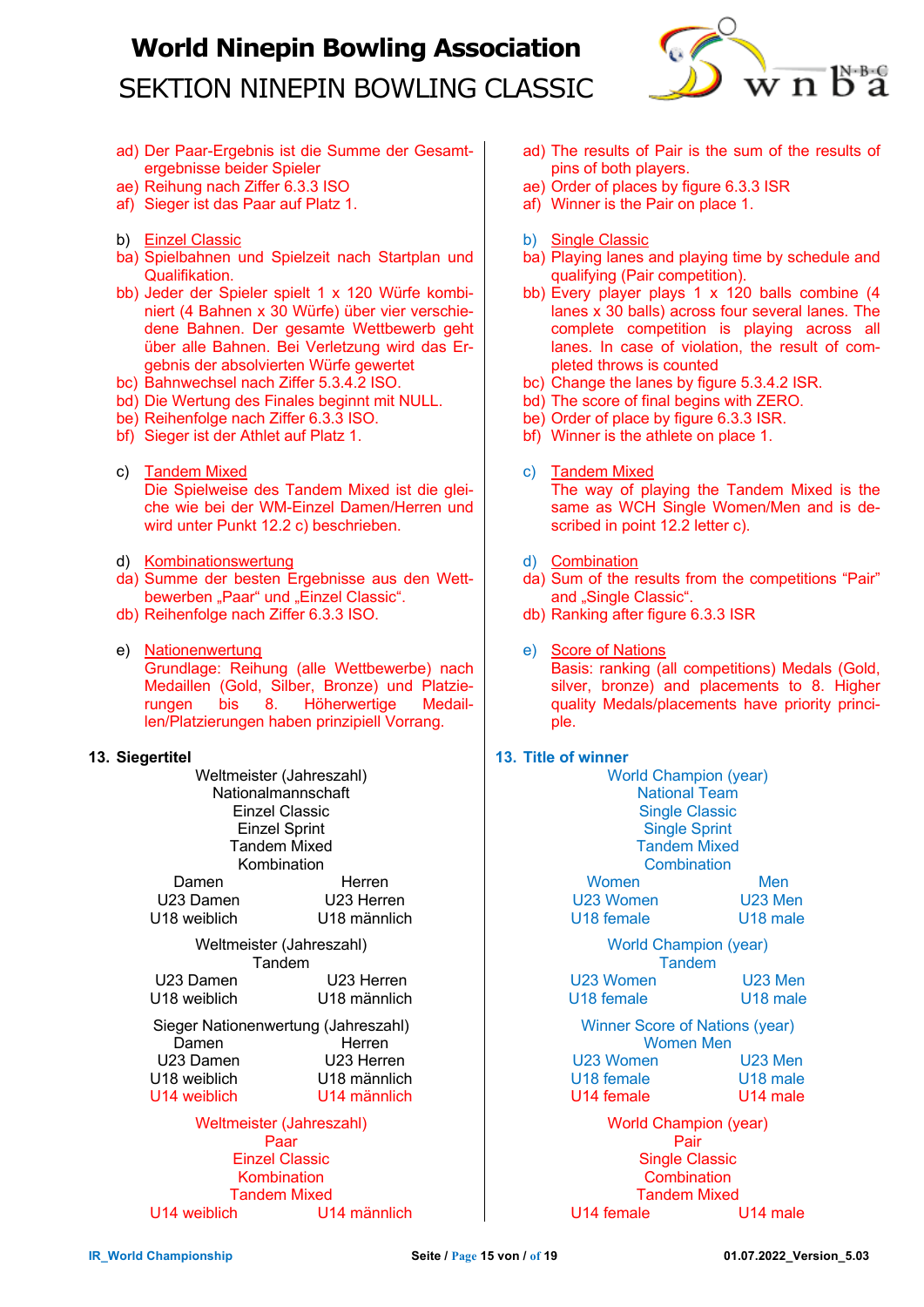

### **14. Ehrungen**

Die Siegerehrung ist unmittelbar nach Beendigung der Wettbewerbe nach dem Organisationsprotokoll der NBC durchzuführen.

- a) Nationalmannschaften Damen/Herren, U23, U18 (U18 in Klammer) aa) Jeweilige Sieger erhält 1 Wanderpokal mit Minipokal (Damen/Herren) 12 (6) Medaille Gold 13 (6) Diplome 1 Mannschaftsplakette Gold im Etui ab) Jeweilige Zweitplatzierte erhält Pokal für Platz 2 (Damen/Herren) 12 (6) Medaille Silber 13 (6) Diplome 1 Mannschaftsplakette Silber im Etui ac) Jeweilige Drittplatzierten \*) erhalten Pokal für Platz 3 (Damen/Herren) 12 (6) Medaille Bronze 13 (6) Diplome 1 Mannschaftsplakette Bronze im Etui \*) Herren/Damen jeweils 2, da der 3. Platz nicht ausgespielt wird. b) Einzel Classic, Einzel Sprint, Kombination Da-
- men/Herren, U23, U18, U14 ba) Jeweilige Sieger erhält 1 Medaille Gold 1 Diplom
- bb) Jeweilige Zweitplatzierte erhält 1 Medaille Silber 1 Diplom
- bc) Jeweilige Drittplatzierten \*) erhalten 1 Medaille Bronze 1 Diplom \*) Einzel Sprint und Einzel Classic jeweils 2, da 3. Platz nicht ausgespielt wird.
- c) Tandem, Mixed Damen/Herren, U23, U18, U14 und Paar U14
- ca) Jeweilige Sieger erhält 2 Medaille Gold 2 Diplome cb) Jeweilige Zweitplatzierte erhält
- 2 Medaille Silber 2 Diplome cc) Jeweilige Drittplatzierten \*) erhalten
- 2 Medaille Bronze 2 Diplome \*) jeweils 2, da 3. Platz nicht ausgespielt wird.
- d) Nationenwertung Damen/Herren, U23,U18,U14
- da) Jeweilige Erstplatzierte erhält 1 Diplom
- db) Jeweilige Zweitplatzierte erhält 1 Diplom
- dc) Jeweilige Drittplatzierten erhalten 1 Diplom

### **15. Ehrungen**

Doping ist gemäß den Richtlinien des IOC, der WADA und den WNBA ANTI-DOPING-BESTIMMUNGEN (WADR) streng untersagt. Wird ein Verstoß gegen die WNBA Anti-Doping-Bestimmungen im Rahmen einer Wettkampfkontrolle festgestellt, werden die erzielten Ergebnisse annulliert und gegebenenfalls Medaillen aberkannt. Weitere Sanktionen – wie Verwarnung, Abmahnung, Sperre auf Zeit oder lebenslange Sperre – sind nach den Artikel 9 bis 12 WADR zu treffen. Maßgebend für die nicht erlaubten Substanzen (Dopingmittel) ist die zum Zeitpunkt des Wettbewerbes gültige Dopingliste der WADA – Verbotsliste (Abruf unter www.wada-ama.org).

#### **14. Honor of winner**

The honor of winner is to carry out after the organization protocol of NBC immediately after the end of competitions.

- a) National Teams Women/Men, U23, U18 (U18 in brackets)
- aa) Respective winner gets 1 Challenge Cup with Mini Cup (Women/Men)<br>12 (6) medal gold 13 (6) diplomas 12 $(6)$  medal gold 1 Team plaque gold in case
- ab) Respective winner second gets Cup for 2nd place (Women/Men) 12 (6) medal silver 13 (6) diplomas 1 Team plaque silver in case
- ac) Respective winner third \*) gets Cup for 3rd place (Women/Men) 12 (6) medal bronze 13 (6) diplomas 1 Team plaque bronze in case \*) Women/Men each time 2, because Position 3 is not played.
- b) Single Classic, Single Sprint, Combination Women/Men, U23, U18, U14
- ba) Respective winner gets 1 medal gold 1 diploma
- bb) Respective winner second gets 1 medal silver 1 diploma
- bc) Respective winner third \*) gets 1 medal bronze 1 diploma \*) Single Sprint and Single Classic each time 2, because Position 3 is not played.
- c) Tandem Mixed Women/Men, U23, U18, U14 and Pair U14
- ca) Respective winner gets 2 medal gold 2 diplomas
- cb) Respective winner second gets 2 medal silver 2 diplomas
- cc) Respective winners third \*) get 2 medal bronze 2 diplomas \*) each time 2, for Position 3 is not played.
- d) Score of Nations Women/Men, U23, U18, U14
- da) Respective winner first gets 1 diploma
- db) Respective winner second gets 1 diploma
- dc) Respective winner third gets 1 diploma

### **15. Honor of winner**

Doping is strictly prohibited according the guidelines of the IOC, the WADA and the WNBA ANTIDOP-ING RULES (WADR). A violation against the WNBA Anti-Doping Rules will be ascertained in the frame of a control in competition, the obtained results get cancelled and if necessary denied the medals. More sanctions - as admonishment, dissuasiveness, closing on term or lifelong closing - have to be covered after the articles 9 until 12 WADR. Decisive for the not allowed substances (things to DOPING) is the list of DOPING of WADA - Prohibited List (recall under www.wada-ama.org), which is valid at time of the competition.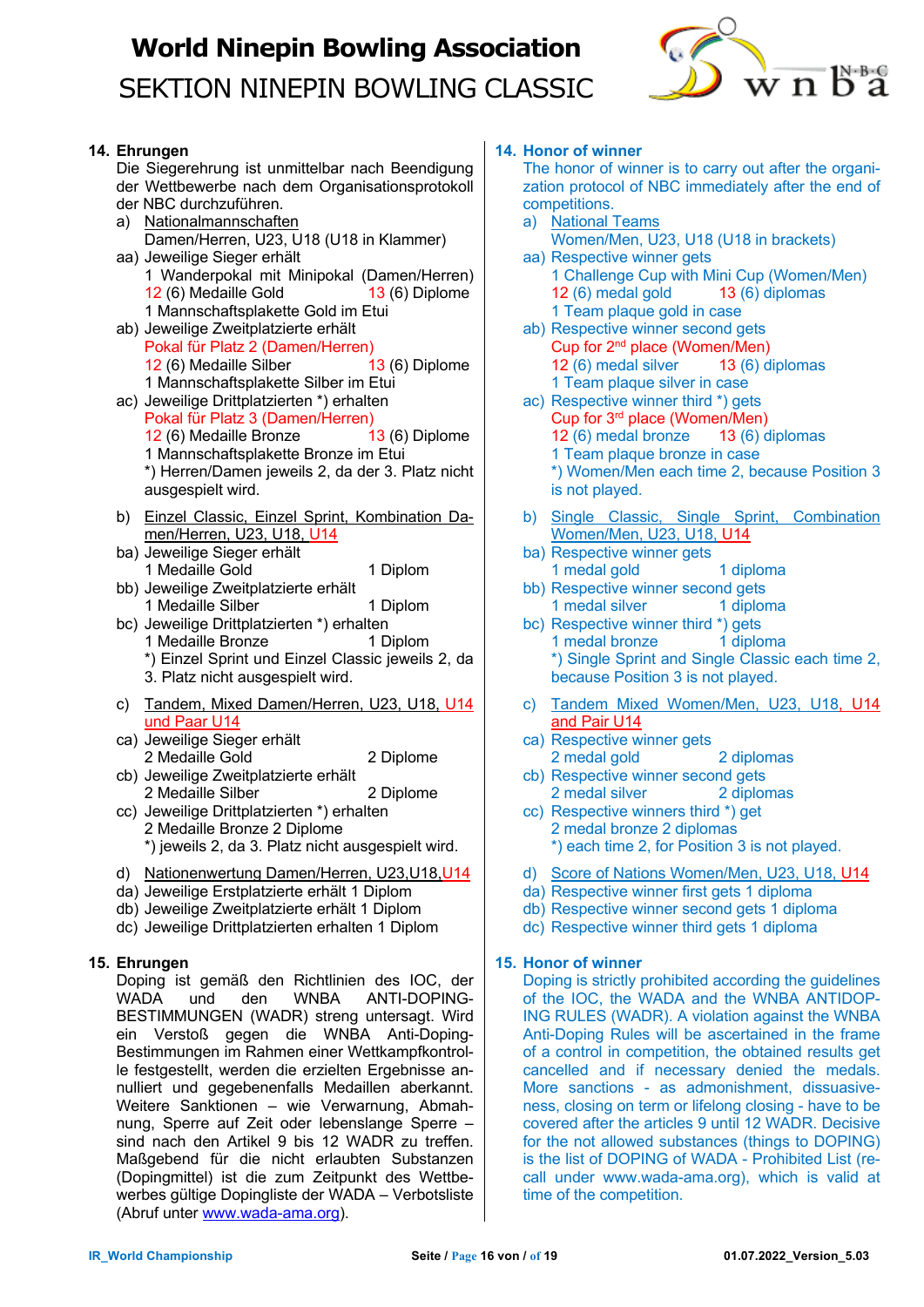

Mit dem Meldebogen B sind die von den Spielern und Funktionären zu unterzeichnenden DOPIN-GErklärungen und -Vereinbarungen nach dem Anhang 2 WADR (siehe Beilagen zur Ausschreibung) beim nationalen Verband einzureichen und dem Office der NBC in Kopie zu übersenden. Jedoch nur, wenn von einem Spieler oder Funktionär noch keine derartige Erklärung unterzeichnet worden ist und bei der NBC noch keine derartige Erklärung vorliegt. Voraussetzung zur Erteilung des Teilnahmerechts ist das Vorliegen des unterzeichneten Anhangs bei der NBC.

Sollten sich während der Veranstaltung Verdachtsmomente ergeben, dass Sportler Substanzen eingenommen haben, die für Sportler verboten sind, und/oder den in der Verbotsliste vorgesehenen Alkoholgrenzwert überschritten haben, muss das Schiedsgericht eine ärztliche Kontrolle anordnen. Der betroffene Sportler ist verpflichtet, dieser Anordnung Folge zu leisten. Dies gilt auch für im Voraus nicht angekündigte, während einer Veranstaltung anstehende Dopingkontrollen. Im Falle der Weigerung eines Sportlers gilt dies als Verstoß gegen die WNBA Anti-Doping-Bestimmungen und die darin enthaltenen Vorgaben sind umzusetzen.

Der Schwelle für einen Doping-Verstoß während eines Wettbewerbs liegt bei 0,1 g/L und darf in folgender Zeit nicht überschritten werden. **Beginn:** 

12 Stunden vor Beginn des Wettbewerb **Ende:** Nach Abschluss der Siegerehrung oder nach Ausscheiden aus dem Wettbewerb

Die Feststellung des Wertes ist durch Atemanalyse und/oder durch Blutanalyse möglich

Bei Nichteinhaltung der vorgenannten Bedingungen besteht kein weiteres Startrecht in der Veranstaltung.

### **16. Einspruch**

Ein Einspruch muss vom Delegationsleiter oder dessen Vertreter oder dem Athleten sofort bei gleichzeitiger Bezahlung der Einspruchsgebühr nach Ziffer 13.3.2 FRO (100,00 EURO) beim Hauptschiedsrichter schriftlich eingebracht werden. Wird der Einspruch vom Schiedsgericht stattgegeben, wird die Einspruchsgebühr zurückerstattet, bei Ablehnung verfällt die Einspruchsgebühr zu Gunsten der NBC. Im Übrigen richtet sich das Verfahren nach der Rechts- und Verfahrensordnung der NBC.

### **17. Nationalfahne**

Jede Mannschaft ist verpflichtet ihre Nationalfahne mitzubringen und bei Bedarf dem Organisator zu übergeben.

Fahnengröße: Für Anbringung in der Halle 2 m.

With the registration form B are to submit the DOP-ING-Acknowledgment and -Agreement after the Appendix 2 WADR (see enclosures to the invitation to competitions), signed from the players and functionaries, by the national federation and a copy to transmit to the Office of NBC. However only, if still no such declaration is signed by a player or of a functionary and still no such declaration exists by the NBC. Requirement to give the permission to start is the existing of the signed Appendix 2 "Acknowledgment and Agreement" by the NBC.

Should prove suspicious facts during the event, that athletes have taken in substances, that are prohibited for athletes, and/or they have exceed in the Prohibited List assigned limiting value of alcohol. the court of arbitration have to ordered on a medical control. The involved athlete is committed, to render this order consequence. That is valid also for in advance not announced within an event be due Tests. In case of a refusal of an athlete this is a violation against the WNBA Anti-Doping Rules and the regulations include in it are to execute.

The doping violation threshold is 0,1 g/L and may be not exceeded in the following time.

#### **Beginning:**

12 hours before begin of the competition **End:** After end of honor of winners or after elimination from the competition

The detection is possible by analysis of breath and/or blood.

By non-compliance of the before-mentioned conditions the permission to start at the event is no longer exist.

#### **16. Protest**

A protest must bring in written to the Head or Chief Referee from head of delegation or his substitute or the athlete immediately by simultaneous payment of the protest fee by figure 13.3.2 FRO (100 Euro). If the protest will grant by the Court of Arbitration, the protest fee is to refund, by refusal the protest fee remains to behalf of NBC. For the rest the proceedings determined after the Rules of Law and Proceedings of NBC.

### **17. National flag**

Every team is obliged to bring with their national flag and to give it to the organizer as required.

Largeness of the flag: For hang up in hall 2m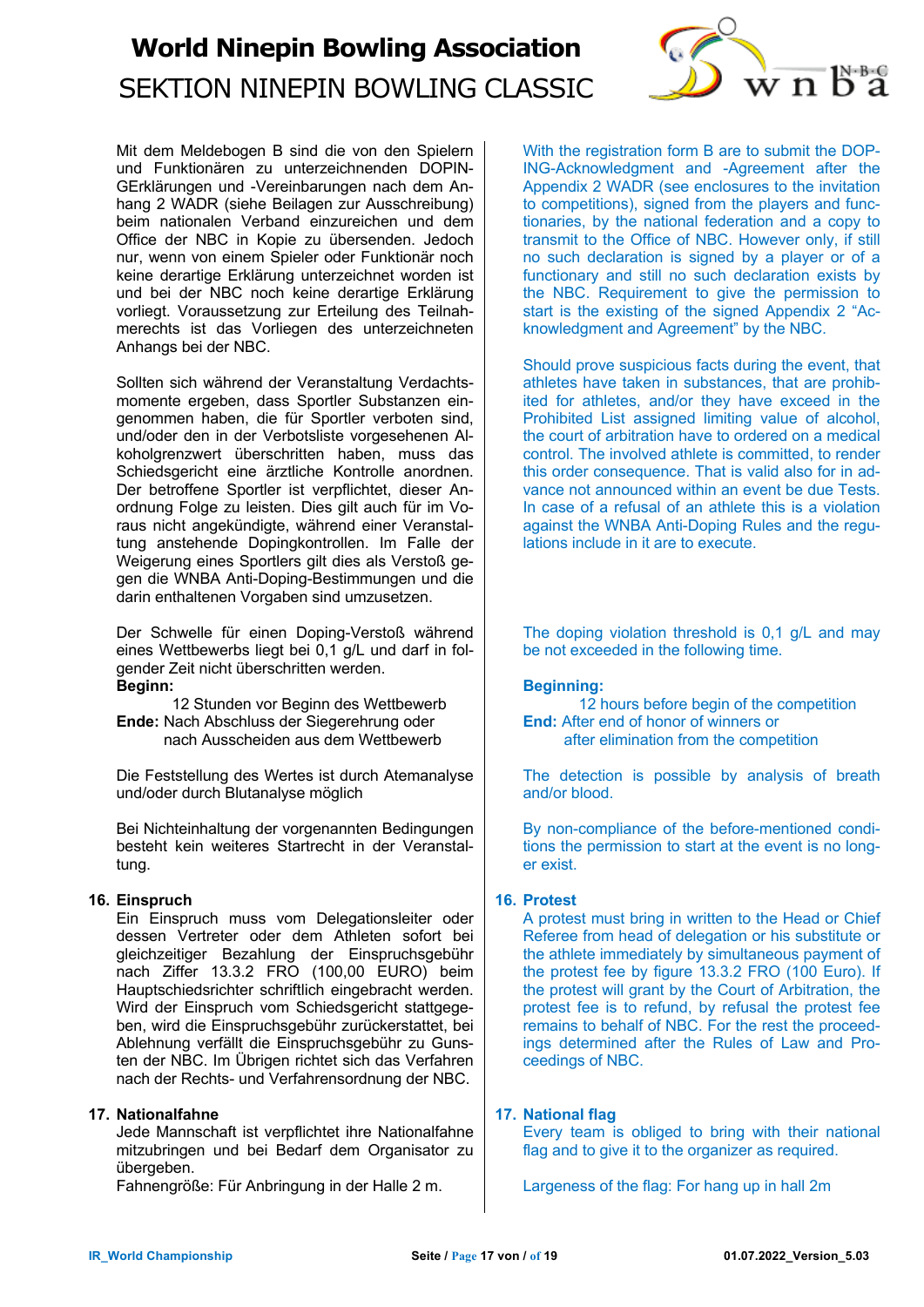

### **18. Organisatorischer Ablauf**

Den organisatorischen Ablauf bestimmt die NBC im Einvernehmen mit dem Ausrichter/Organisator. Einzelheiten werden bei der Technischen Besprechung bekannt gegeben. Der Zeitplan wird nach Abgabe aller Anmeldungen an die NBC erstellt.

### **19. Medienberichterstattung**

Printmedien

Berichterstatter von Printmedien haben sich unter Vorlage ihres offiziellen Presseausweises beim Ausrichter/Organisator anzumelden. Der Organisator akkreditiert die Berichterstatter unter Erfassung der Legitimationsdaten (Name, Vorname, Geburtsdatum, Ausweis-Nummer) und händigt eine Pressezulassung aus.

Berichterstatter, die einer bei der NBC registrierten Delegation angehören, können nur nach erfolgter Akkreditierung beim Ausrichter/Organisator nach Absatz 1 als Berichterstatter anerkannt und eine Pressezulassung erhalten.

Bild- und Tonmedien Die Rechte für die Übertragung der Veranstaltung bzw. der Bewerbe in Bild und Ton (Fernsehen, Rundfunk, Internet, Mobil) liegen ausschließlich beim Veranstalter NBC.

#### **20. Inkrafttreten**

- a) Diese Durchführungsbestimmungen treten mit Wirkung zum 01.07.2016 in Kraft.
- b) Alle (Version 1.xx bis 5.02) vor dieser Version (5.03) erlassenen DB "Weltmeisterschaften NI-NEPIN Nationalmannschaften und Einzel - Damen / Herren / U23 / U18" treten mit Ablauf des 30.06.2022 außer Kraft.

### **18. Organizational progress**

The organization is decided by the NBC with the organizer national and organizer at the location. Details are announcing at the technical meeting. The schedule is draw up after all entries are by the NBC.

#### **19. Reporting through Median**  Print Media

Reporters of print media have to register itself by the organizer under submission their official identity card of press. The organizer accredit the reporters under registration of dates of identification (family name, first name, date of birth, pass-number) and give out a press license for this competition.

Reporter, that belong a delegation registered by the NBC, can only be acknowledged as reporter after market 1 through the organizer after happened accreditation and received a press license.

Picture- and Sound Media The rights for the transfer of the event respectively competitions in pictures and sound (Television, Broadcasting, Internet, Mobil) have exclusively the organizer NBC.

### **20. Entry into force**

- a) These Implementing Regulations come into force with effect from July 1st 2016 except letter b) and c).
- b) All IR "World Championships NINEPIN National Teams and Individual Women/Men/U23/U18" (version 1.xx to 5.02) enacted before this version 5.03) be no longer in force with passing of 30.06.2022.